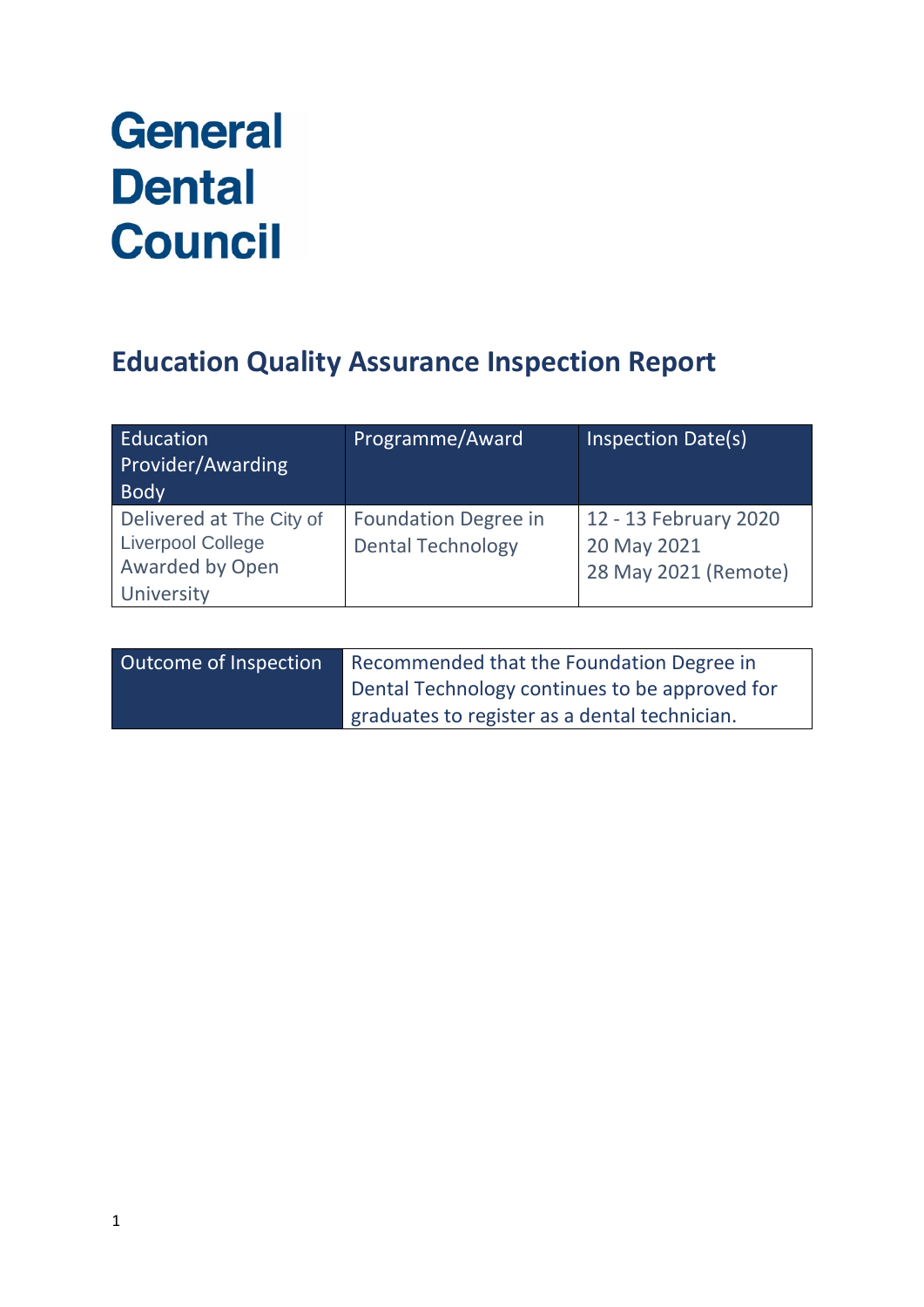### **Inspection summary**

| Remit and purpose of inspection:    | Inspection referencing the Standards for<br>Education to determine approval of the<br>award for the purpose of registration with<br>the GDC as a Dental Technician |
|-------------------------------------|--------------------------------------------------------------------------------------------------------------------------------------------------------------------|
|                                     | <b>Risk-based Inspection focused on</b><br>Requirements 1, 2, 3, 4, 5, 6, 8, 9, 10, 11, 12,<br>13, 14, 15, 16, 17, 18, 19, 20 and 21.                              |
| <b>Learning Outcomes:</b>           | <b>Preparing for Practice - Dental Technician</b>                                                                                                                  |
| <b>Programme inspection dates:</b>  | <b>12-13 February 2020</b>                                                                                                                                         |
| <b>Examination inspection date:</b> | May and June 2021                                                                                                                                                  |
| <b>Examination Board date:</b>      | May and June 2021                                                                                                                                                  |
| <b>Inspection team:</b>             | Victoria Buller (Chair and Non-registrant<br>Member)                                                                                                               |
|                                     | <b>Janine Brooks (Dentist Member)</b>                                                                                                                              |
|                                     | <b>Chet Geisel (DCP Member)</b>                                                                                                                                    |
|                                     | Amy Mullins-Downes (GDC Staff member)                                                                                                                              |
|                                     | Natalie Watson (GDC staff member)                                                                                                                                  |
|                                     | <b>Scott Wollaston (GDC Staff Member)</b>                                                                                                                          |

Since the last inspection in 2016, The City of Liverpool College have taken steps to address the concerns that were raised. They have now detached from the operational oversight and management of Manchester Metropolitan University, and the partnership with Birmingham Metropolitan College, and now deliver the Foundation Degree in Dental Technology on behalf of the Open University, independently.

The students completing the course are work-based and attend the College one day per week as part of their learning. This provides learners with a good opportunity to develop a good level of knowledge, skills, and expertise of the dental technology topics but also to gain invaluable experience in the work-based setting, under the direction of laboratory supervisors. The panel were satisfied to see evidence of a good working relationship between the Higher Education Programme Leader for Dental Technology and the laboratory supervisors. The students themselves reported feeling content in both educational and workbased settings.

This inspection was the first carried out since the approval for the programme was granted and done so in line with the GDC's risk-based approach. The College communicated well and efficiently with the GDC prior to the inspection. The panel were able to review several pieces of evidence and data preceding the inspection itself, this supported the panel to come to a view as to what Requirements would be focused on. In this case, it was agreed that all Requirements with exception of Requirement 7 would be inspected. Following the inspection, the panel was not assured that the College was able to demonstrate rigorous internal and external quality assurance procedures, nor that it had effective systems in place to quality assure the workplaces where students are employed. The City of Liverpool College were only able to demonstrate that they fully met just four Requirements; 1, 2, 15 and 17. The GDC set several actions that The City of Liverpool College would need to achieve by July 2021 to improve upon this. Additionally, a further onsite inspection, a remote meeting with the staff and remote observation of the Exam Board took place in May and June 2021,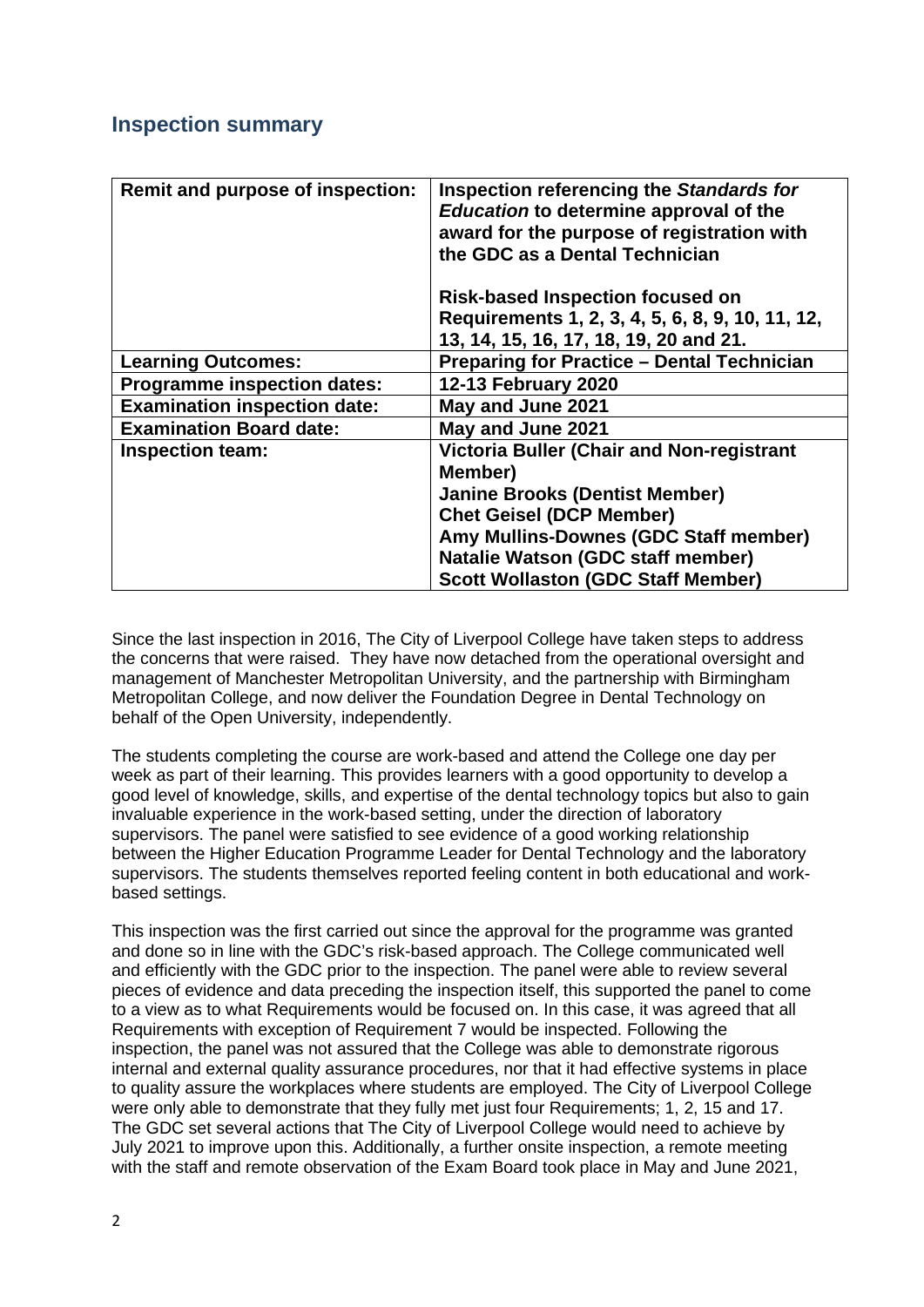to review both the assessment process and the progress against the set actions. This report, therefore, has been amended to reflect the progress that has been made.

The GDC would like to thank The City of Liverpool College for its ongoing co-operation and open communication throughout this inspection process. The College has taken a number of steps to improve their internal quality assurance processes and were able to demonstrate a number of clear improvements.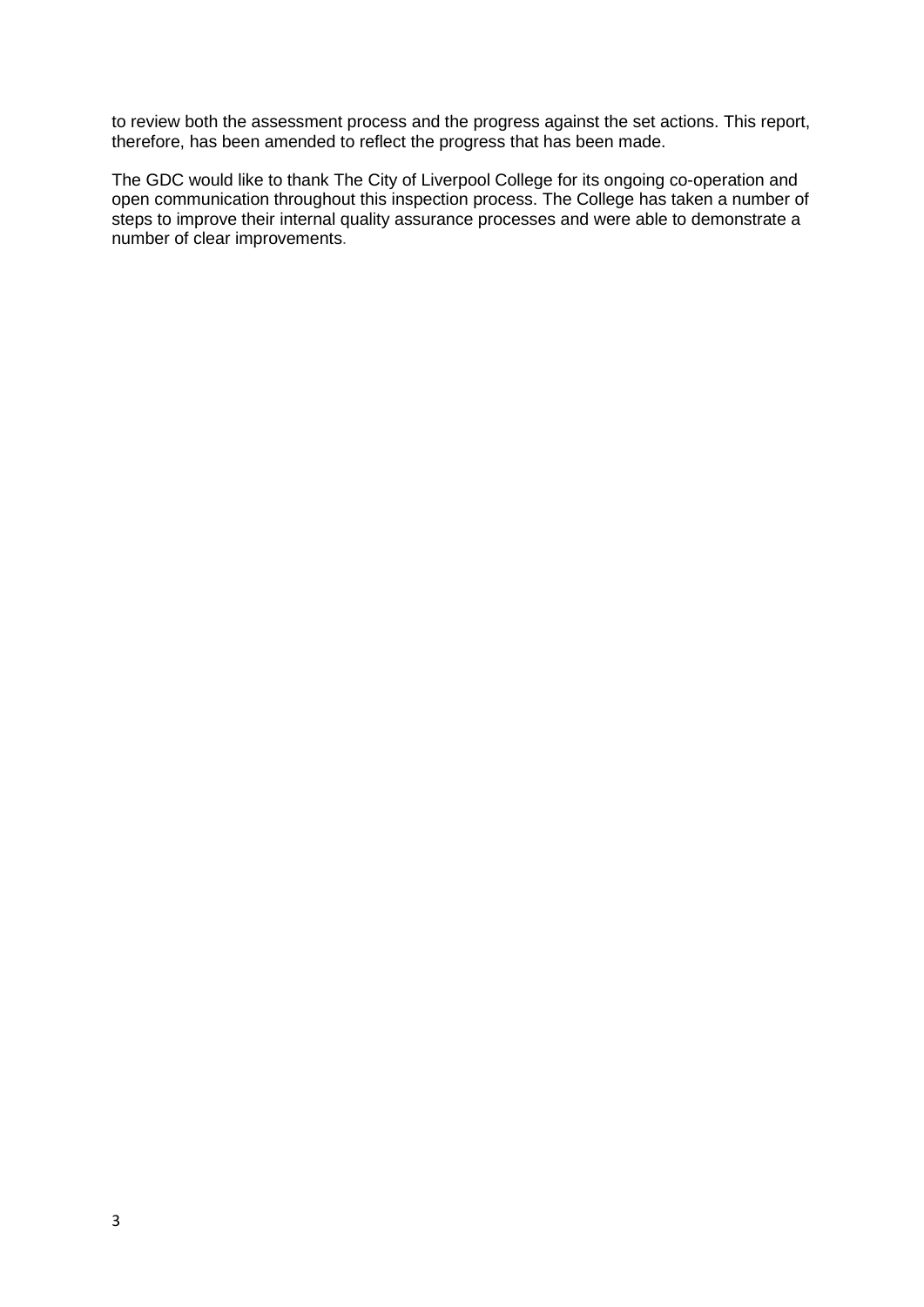| Annual intake                                   | Up to 14 students<br>Fd1 5, FD2 4, FD3 9.                                                                                                                                                                                                                                                                                                                            |
|-------------------------------------------------|----------------------------------------------------------------------------------------------------------------------------------------------------------------------------------------------------------------------------------------------------------------------------------------------------------------------------------------------------------------------|
| Programme duration                              | 3 Year Part Time                                                                                                                                                                                                                                                                                                                                                     |
| Format of programme                             | Year 1 Part Time:<br>Dental Anatomy & Physiology<br>Introduction to Dental Technology<br>Year 2: Part Time:<br><b>Dental Materials</b><br>Work Based Practice A<br><b>Applied Dental Laboratory Techniques 1</b><br>Year $2^{\circ}$<br>Professionalism & Ethics for Dental<br>Technicians<br>Work Based Practice B<br><b>Applied Dental Laboratory Techniques 2</b> |
| Number of providers delivering the<br>programme | One                                                                                                                                                                                                                                                                                                                                                                  |

# **Background and overview of qualification**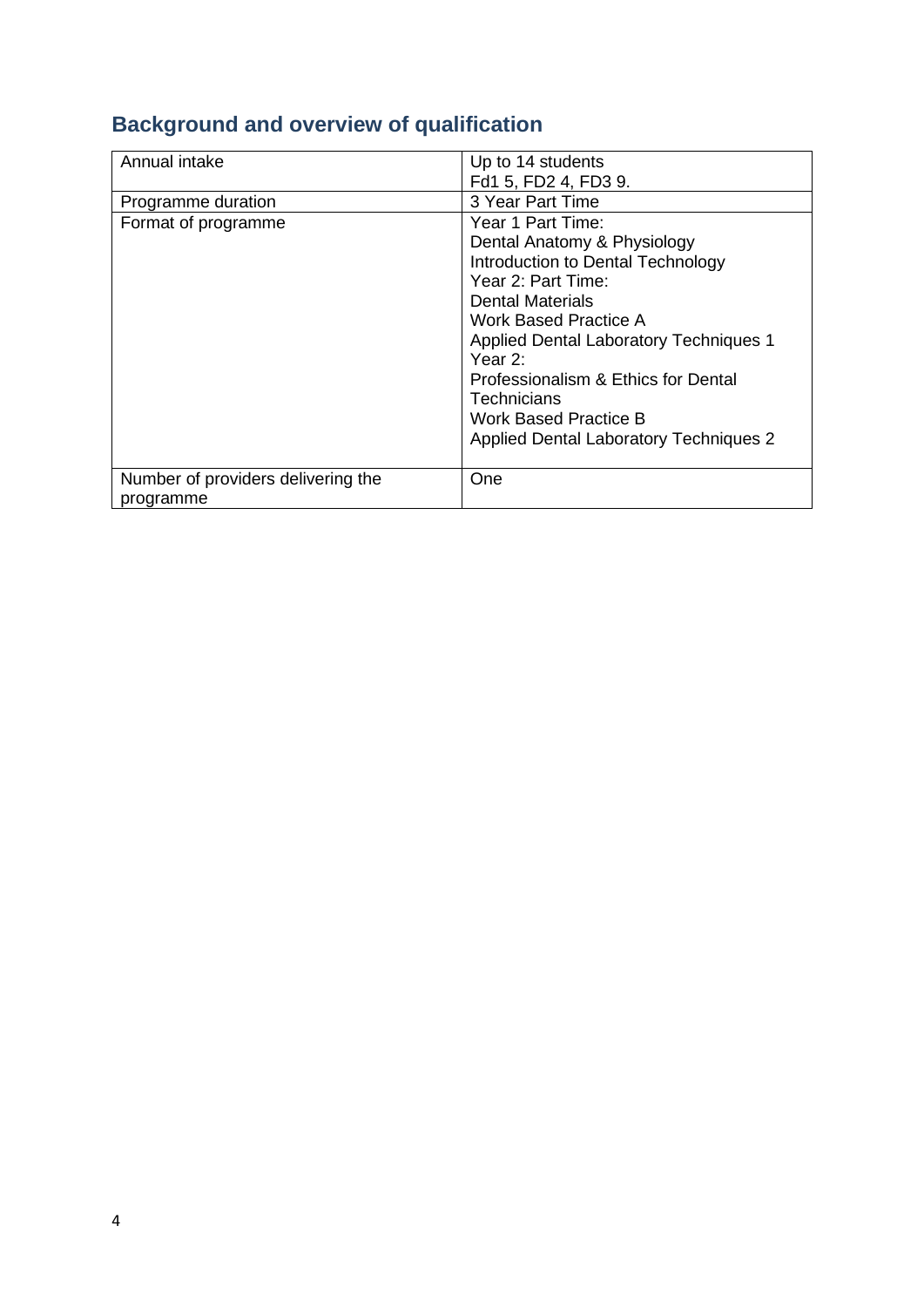# **Outcome of relevant Requirements[1](#page-4-0)**

| <b>Standard One</b>     |                       |  |  |
|-------------------------|-----------------------|--|--|
| 1                       | Met                   |  |  |
| $\overline{2}$          | Met                   |  |  |
| 3                       | Met                   |  |  |
| $\overline{\mathbf{4}}$ | Met                   |  |  |
| 5                       | <b>Partly Met</b>     |  |  |
| $\,6$                   | <b>Partly Met</b>     |  |  |
| $\overline{7}$          | Met                   |  |  |
| $\, 8$                  | <b>Partly Met</b>     |  |  |
|                         | <b>Standard Two</b>   |  |  |
| $\overline{9}$          | Not Met               |  |  |
| $10$                    | Partly Met            |  |  |
| 11                      | Not Met               |  |  |
| $\overline{12}$         | <b>Partly Met</b>     |  |  |
|                         | <b>Standard Three</b> |  |  |
| 13                      | <b>Partly Met</b>     |  |  |
| 14                      | Met                   |  |  |
| 15                      | Met                   |  |  |
| 16                      | <b>Partly Met</b>     |  |  |
| 17                      | Met                   |  |  |
| $\overline{18}$         | Met                   |  |  |
| $\overline{19}$         | <b>Partly Met</b>     |  |  |
| 20                      | <b>Partly Met</b>     |  |  |
| $\overline{21}$         | Partly Met            |  |  |

<span id="page-4-0"></span> All Requirements within the *Standards for Education* are applicable for all programmes unless otherwise stated. Specific requirements will be examined through inspection activity and will be identified via risk analysis processes or due to current thematic reviews.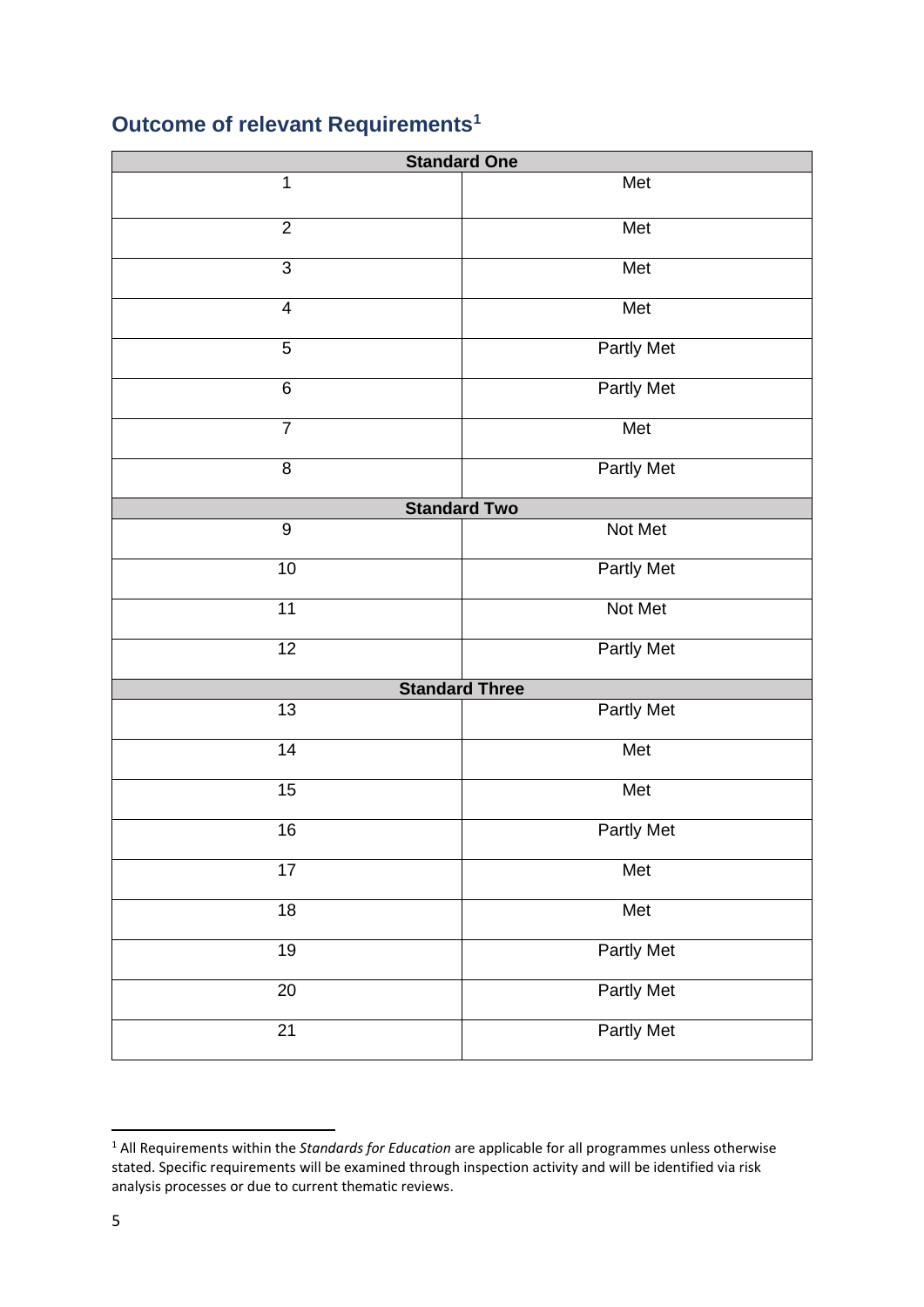#### **Standard 1 – Protecting patients**

**Providers must be aware of their duty to protect the public. Providers must ensure that patient safety is paramount and care of patients is of an appropriate standard. Any risk to the safety of patients and their care by students must be minimised.**

#### **Requirement 1: Students must provide patient care only when they have demonstrated adequate knowledge and skills. For clinical procedures, the student should be assessed as competent in the relevant skills at the levels required in the pre-clinical environments prior to treating patients.** *(Requirement Met)*

The panel were informed that all learners are supervised by the qualified workplace mentor whilst in the laboratory setting. Patient care, within the setting of dental technology, lies within the manufacturing of dental devices, and does not usually involve direct patient contact. All patient devices are signed off by a registered dental professional before being fitted on a patient as part of the laboratory's own quality assurance process.

Student feedback is given contemporaneously during the process of engineering the devices within the work base laboratory setting. Although there is not a formal assessment process in place, mentors will set targets and oversee work that is set. Students record this in a log book, where objectives are mapped to the GDC Learning Outcomes. Workplace mentors record their commentary, feedback, and record areas for improvement in this log book. The practical work shown to the panel did demonstrate that there was student progression as they develop through the programme.

As students are producing work that is subsequently signed off by a registrant and fitted by a dentist, the College takes this as assurance that students are working to a minimum standard. It is recommended that the College develop a quality assurance framework, that would provide guidance and a consistent standard that must be met.

The College HE Work-Based Learning Policy sets out the role and expectations of the mentors and workplace supervisors. In the previous inspection, the panel did not see evidence of how this arrangement is monitored for quality and consistency. Since then, there have been steps taken to establish consistency of quality across all work places and mentors, and there is a signed Mentor Agreement. Training for mentors is provided in the first half term of the programme and have access to training suite years in two and three. This training covers area such as Health and Safety and Equality and Diversity.

#### **Requirement 2: Providers must have systems in place to inform patients that they may be treated by students and the possible implications of this. Patient agreement to treatment by a student must be obtained and recorded prior to treatment commencing.**  *(Requirement Met)*

The panel noted that patients are not directly treated by students. Any appliances that are fully or partly produced by students are signed off as fit for purpose by a registered technician before leaving the laboratory. The decision to fit the appliance will be made by a registered dentist.

Part of the programme involves a case study, whereby students come into contact with a patient in an observational capacity, and the patient is explicitly informed, and consent gained. This is evidenced within the student study log books. It was the view of the panel that this was good practise and gave students good insight into patient care.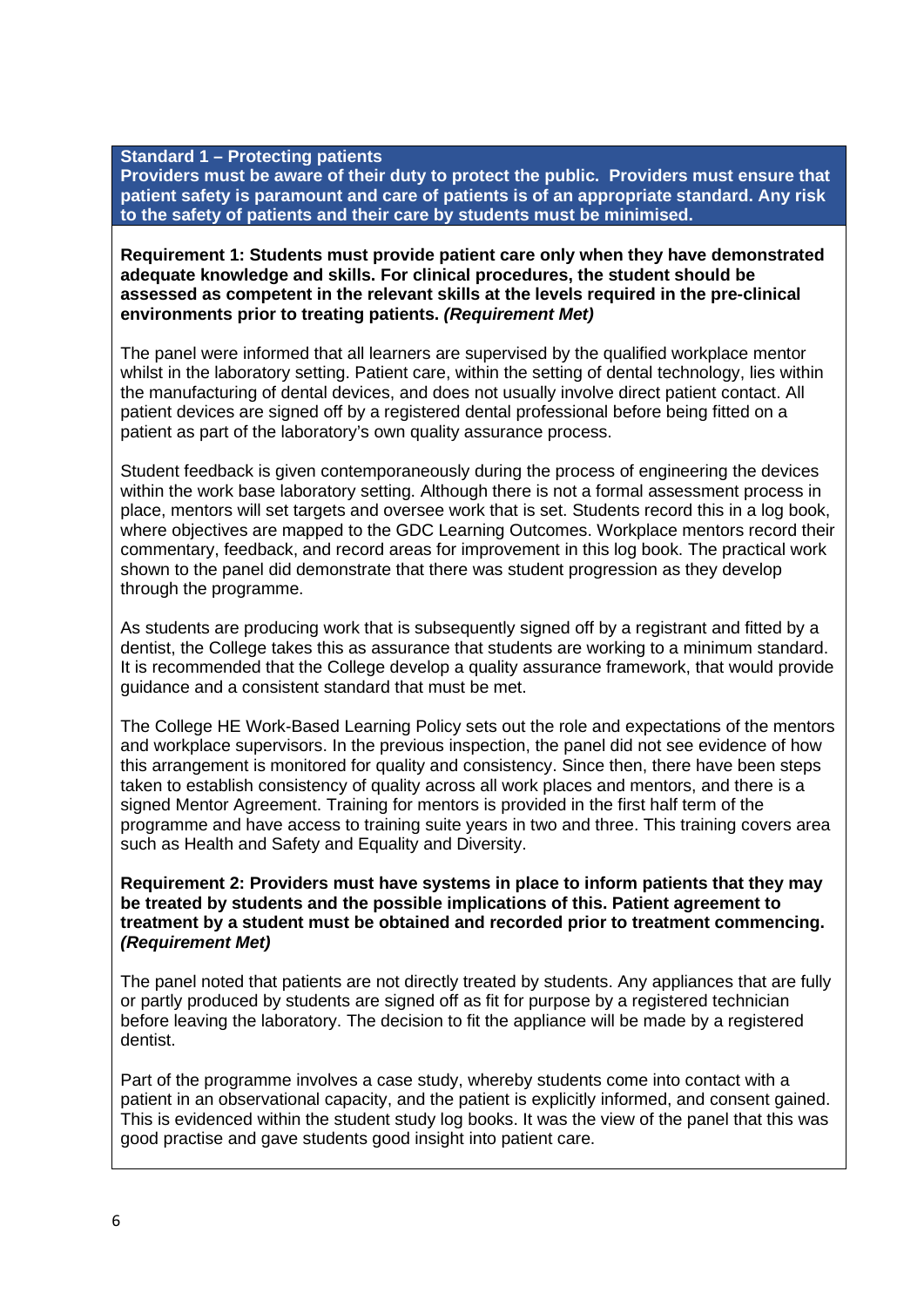There is a mechanism for informing prescribing dentists that the work in the laboratory is completed by students. Patients are required to sign a consent form that was derived from British Dental Association guidance. This is designed to ensure that patients are made aware that students are making the appliances that are prescribed.

**Requirement 3: Students must only provide patient care in an environment which is safe and appropriate. The provider must comply with relevant legislation and requirements regarding patient care, including equality and diversity, wherever treatment takes place. (***Requirement Met)*

The panel were provided with evidence of work place visits carried out by the Programme Lead at the start of the academic year. The College's revised Mentor Agreement includes an 'ethical compact' – a signed declaration that mentors will meet all their ethical requirements. Additionally, mentors are required to demonstrate that that they meet all legislative requirements, including Health and Safety and Equality and Diversity

Supervision ratios for students appeared to be appropriate, with one workplace mentor overseeing two students. In College, this is one tutor to five students. The panel were concerned that as the teaching staff team remained small, there would be little contingency should a supervisor or tutor be absent. A generic College Health and Safety Policy would address this and support this requirement further.

The College was able to demonstrate improvements that would ensure that all workplaces have a complete and up to date health and safety checklist and that Equality and Diversity training is now being undertaken by all staff.

#### **Requirement 4: When providing patient care and services, providers must ensure that students are supervised appropriately according to the activity and the student's stage of development.** *(Requirement Met)*

Within the work environment, the panel were shown that supervision is taking place by a dedicated registrant supervisor. This has now been extended to include year one students, who previously reported that they were not visited by the college in the work place until partway through their first year. The panel were assured that this has now been addressed and there was evidence that the portfolio logbook that includes formative feedback is provided, so that learners understand what is expected of them.

There are two laboratory rooms at the college with a maximum capacity of fifteen, however in reality, as learners attend from a large geographical area, they have an average number of eight students in at any one time.

During interviews with students, the panel confirmed that there was a process in place for raising concerns regarding student supervision in the work-place. The second and third-year students appeared confident that they would know who to go to if they did have a concern and that they were comfortable in doing so and they were appropriately supervised.

**Requirement 5: Supervisors must be appropriately qualified and trained. This should include training in equality and diversity legislation relevant for the role. Clinical supervisors must have appropriate general or specialist registration with a UK regulatory body.** *(Requirement Partly Met)*

The panel were satisfied that all mentors who are involved with the supervision of students in their respective workplaces are registered with the GDC as dental technicians. In addition to this, all The City of Liverpool College staff members involved in assessing student competency are GDC registered.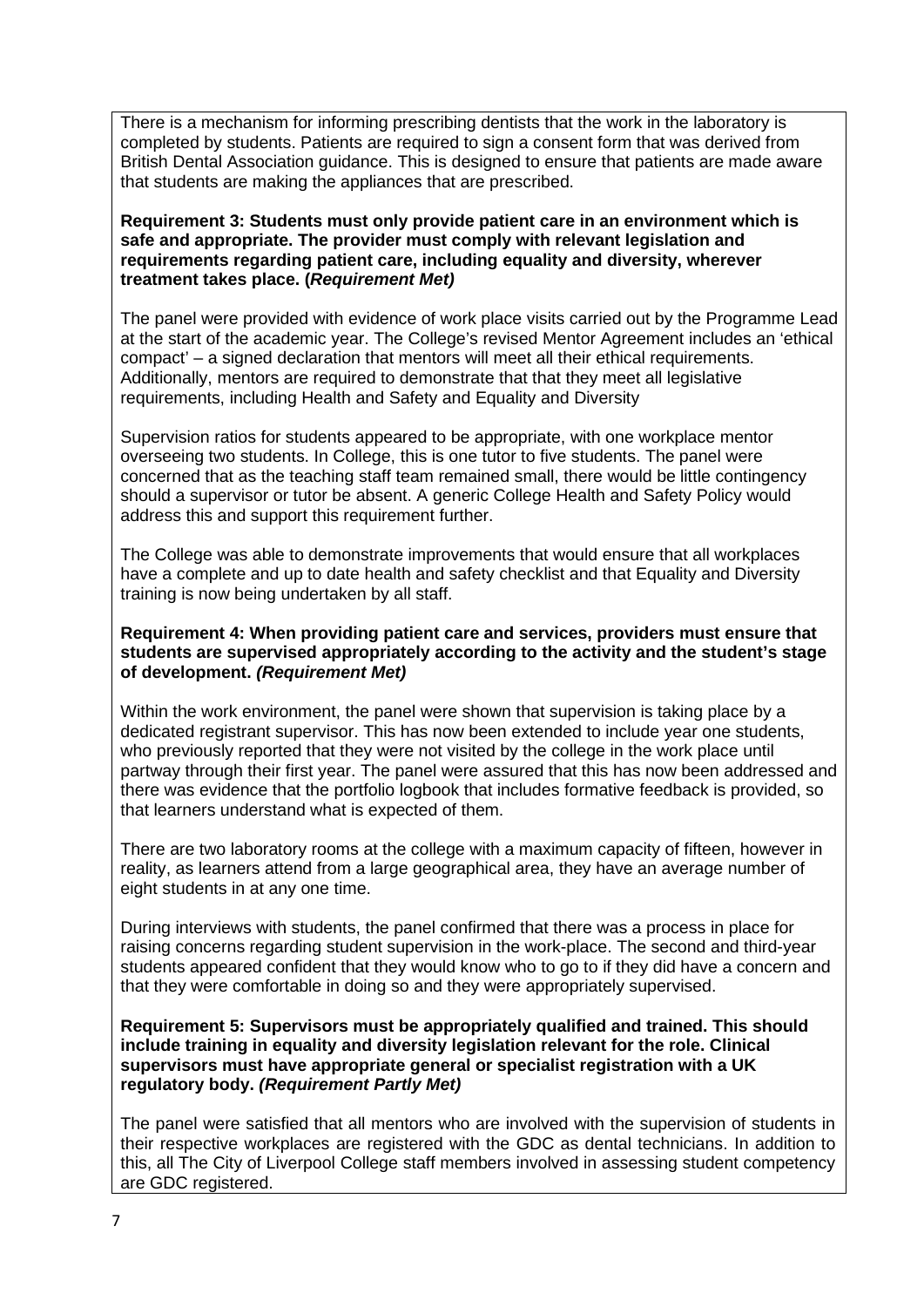The College were able to demonstrate that workplace supervisors receive two hours training directly with the Higher Education Programme Leader for Dental Technology but there was no evidence of scrutiny for staff undergoing Equality and Diversity legislation training in the workplaces themselves.

The College have taken steps to ensure that an online Equality and Diversity training package is in place and the College was able to demonstrate an effective audit trail. However, the training was developed and is delivered and overseen by the Higher Education Programme Leader for Dental Technology who also completed the same training themselves, but it was not clear who provides oversight and quality assurance above this.

It is recommended that the College gain additional oversight of the Equality and Diversity training, in order to be able to fully meet this requirement.

**Requirement 6: Providers must ensure that students and all those involved in the delivery of education and training are aware of their obligation to raise concerns if they identify any risks to patient safety and the need for candour when things go wrong. Providers should publish policies so that it is clear to all parties how concerns should be raised and how these concerns will be acted upon. Providers must support those who do raise concerns and provide assurance that staff and students will not be penalised for doing so.** *(Requirement Partly Met)*

The panel were able to come to a view that there had been improvements in this area and were able to see within the modules that raising concerns, professionalism and duty of candour had been better embedded within the programme. However, the module that covers professionalism was only introduced in year three. This should be introduced and revisited during years one and two.

The College were able to demonstrate that these areas are also updated annually to remain current. There is increased discussion within teaching time and consultation of the Ethical Dilemmas section on the GDC website. However, there appeared to be more self-directed learning in this area and there were concerns that self-directed learning can be more challenging in terms of monitor student progression. In order to improve upon this, the College should be supplementing this with tutor input and review.

The College still relies on generalised policies that covered raising concerns, Fitness to Practise and complaints, that are not specific to the Dental Technology Foundation Degree Course, but applicable to all courses within the College. The panel were presented with a policy HE Whistleblowing Procedures for Students on Placement in a further submission of evidence in April 2021. The policy covers the contravention of relevant professional codes of practice or other concerns, whether or not they are directly related to the educational process and whether or not they involve a colleagues or employer.

The panel were informed that students are taught how to raise concerns, and that there were specific lessons that cover this area and duty of candour although it was unclear where this was taught within the programme and how knowledge was assessed. Students are also given the GDC guidance on how to raise concerns. Any concerns that are raised will usually be raised with the Higher Education Programme Leader for Dental Technology. Any concerns that would be raised would be recorded on the central recording system, ProMonitor.

When speaking to the students themselves, the students stated that they were aware of the duty of Candour and that they would raise concerns should the need arise.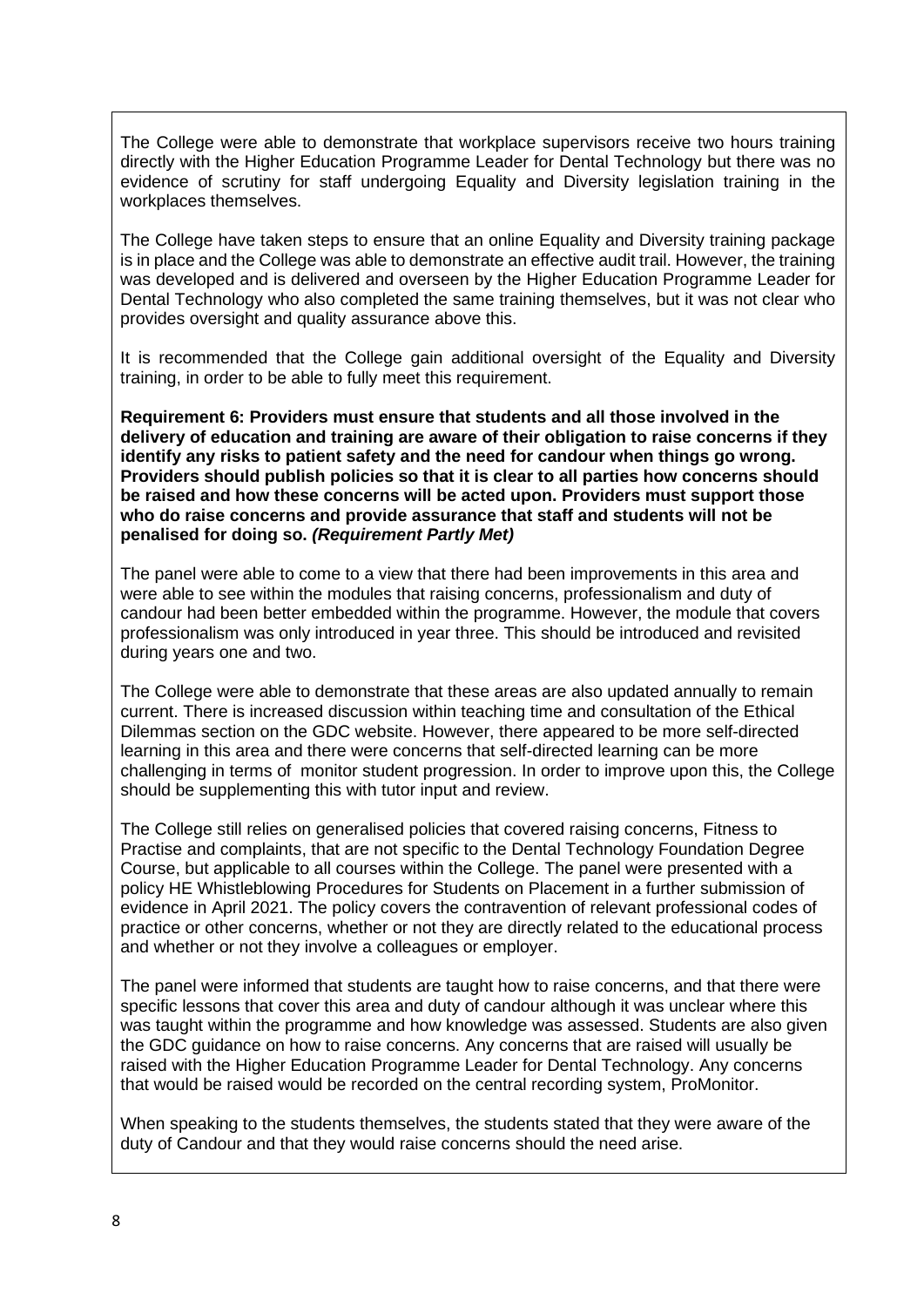To ensure that this Requirement is fully met, the panel maintain that the College should develop a programme specific student Fitness to Practise policy and reduce the amount of self-directed learning to improve identifiable student progression in this area.

**Requirement 7: Systems must be in place to identify and record issues that may affect patient safety. Should a patient safety issue arise, appropriate action must be taken by the provider and where necessary the relevant regulatory body should be notified.**  *(Requirement Met)*

**Requirement 8: Providers must have a student fitness to practise policy and apply as required. The content and significance of the student fitness to practise procedures must be conveyed to students and aligned to GDC Student Fitness to Practise Guidance. Staff involved in the delivery of the programme should be familiar with the GDC Student Fitness to Practise Guidance. Providers must also ensure that the GDC's Standard for the Dental Team are embedded within student training.** *(Requirement Partly Met)*

The panel noted that staff are GDC registrants and are required to comply with Fitness to Practise Guidance related to 'Standards for the Dental Team' and 'Student Fitness to Practise'. It is accepted that as such this would be part of the curricula.

As recorded under Requirement 6, the College relies on a Fitness to Practise policy, which is available to students but is not specific to the programme. Although there has been improvement in embedding this through the course, this is only happening in later years of the course, the panel were still not assured that the depth of teaching provided fully meets this requirement.

The panel were unable to identify a local process for taking student Fitness to Practise issues forwards, neither is there a policy that outlines how a committee should be instructed when issues do occur and who should sit on it. It is recommended that there is better exploration of the kinds of issues they may result in being in front of a committee. Although the college relies on the HE Fitness to Practise Policy to address this it was the panels view that this did not provide absolute clarity.

The students themselves reported feeling confident in this area and that they would approach the College or the work-based supervisors with any concerns that they may have, although no students that were spoken to had cause to do so. Students reported that overall, there has been much improvement in the sector around professionalism, scope of practise and ethics.

In order to improve and fully meet this Requirement, the College should not only evidence how this is taught but also how they assess students understanding of it.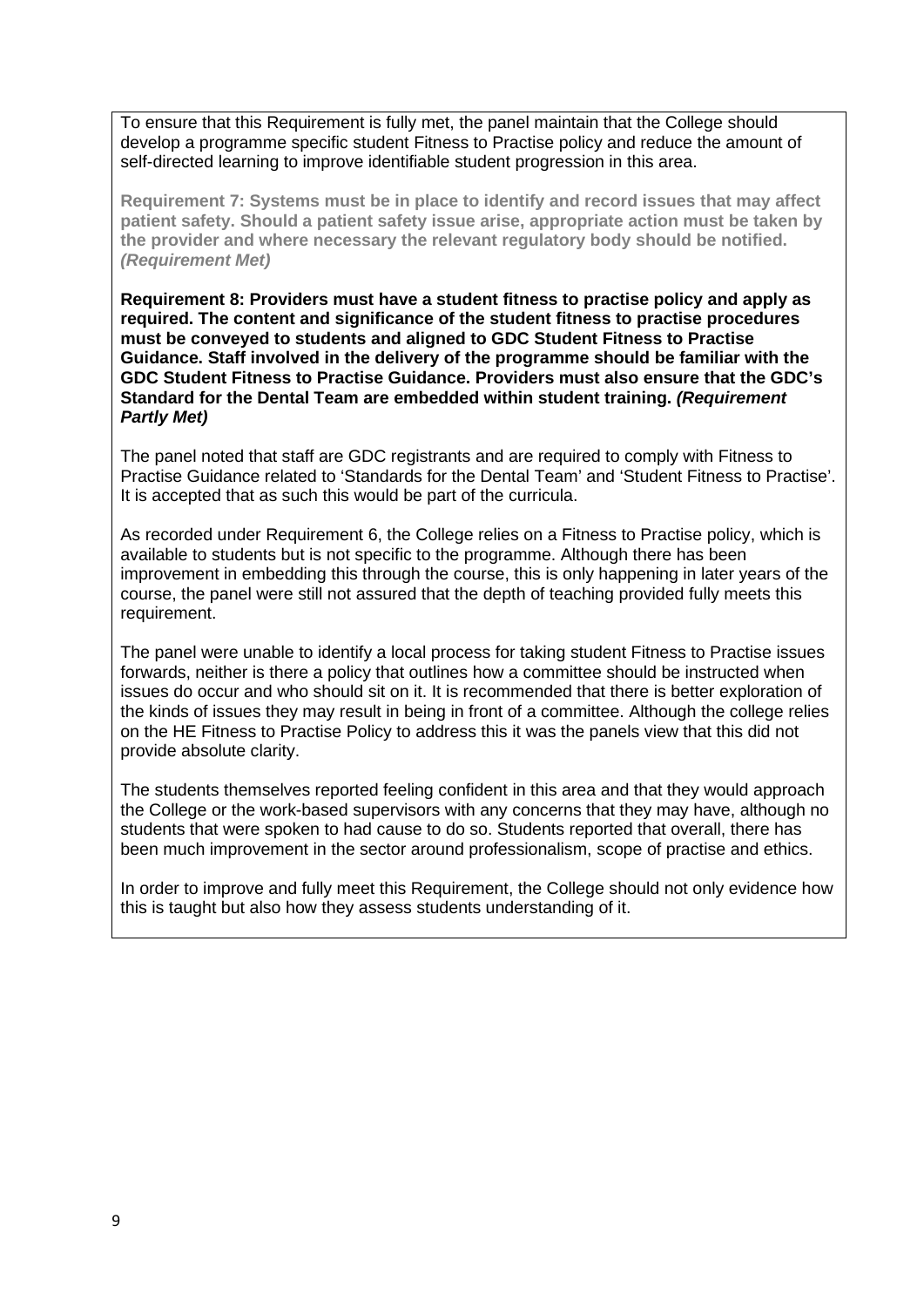**Standard 2 – Quality evaluation and review of the programme The provider must have in place effective policy and procedures for the monitoring and review of the programme.**

**Requirement 9: The provider must have a framework in place that details how it manages the quality of the programme which includes making appropriate changes to ensure the curriculum continues to map across to the latest GDC outcomes and adapts to changing legislation and external guidance. There must be a clear statement about where responsibility lies for this function.** *(Requirement Not Met)*

The panel remain not assured that the documentary evidence provided, or the explanation given during both visits as part of the inspection, demonstrated that the systems in place ensure the programme maps to the Learning Outcomes.

Although the College state that the Higher Education Quality Reports Process Policy demonstrates that there is clear system of monitoring the Programmes, this does not amount to a framework that meets this Requirement. There was no evidence of an effective Quality Management Framework being used, or any robust structure in place. It was unclear where the responsibilities lie between the College and the awarding organisation, Open University. Additionally, the Exam did not assure the panel that there was an appropriate level of scrutiny in place.

The internal verifier is still studying to become qualified in internal verification. The blind marking that was recommended during the panel's previous visit, had been adopted, however the College was not able to demonstrate an understanding of how this works in practise, and there remained no separation of the marker and the verifier. The current roles and responsibilities of the internal and external verifier are conflating. This, in part, is as a result of the college having a small staff team. The Open University, as the awarding organisation, must consider how they can support the College to improve this.

It remained unclear where the responsibility lies for course content changes, and what oversight and involvement the Open University has. We could not see evidence of sampling. The panel could not identify who has to have a full overarching understanding of the process. The Open University must take steps to address this.

The Open University must work with the College to develop an effective, robust framework, that clearly details the quality management structure and ensures that any curricula changes remain aligned with the GDC's Learning Outcomes. Additionally, the College must draw up an assessment strategy document that outlines how they ensure that legitimate internal verification is carried out and demonstrate the use of the strategy.

**Requirement 10: Any concerns identified through the Quality Management framework, including internal and external reports relating to quality, must be addressed as soon as possible and the GDC notified of serious threats to students achieving the learning outcomes. The provider will have systems in place to quality assure placements.**  *(Requirement Partly Met)*

The panel were able to view both internal and external reports that include an annual monitoring review.

Despite this, they were not assured that that the Heath Higher Education Quality Processes and Monitoring Report Policy was sufficient to identify and outline an appropriate response to concerns. The College state that the Higher Education Programme Lead produces an annual monitoring report that takes into account the External Examiner Report and the National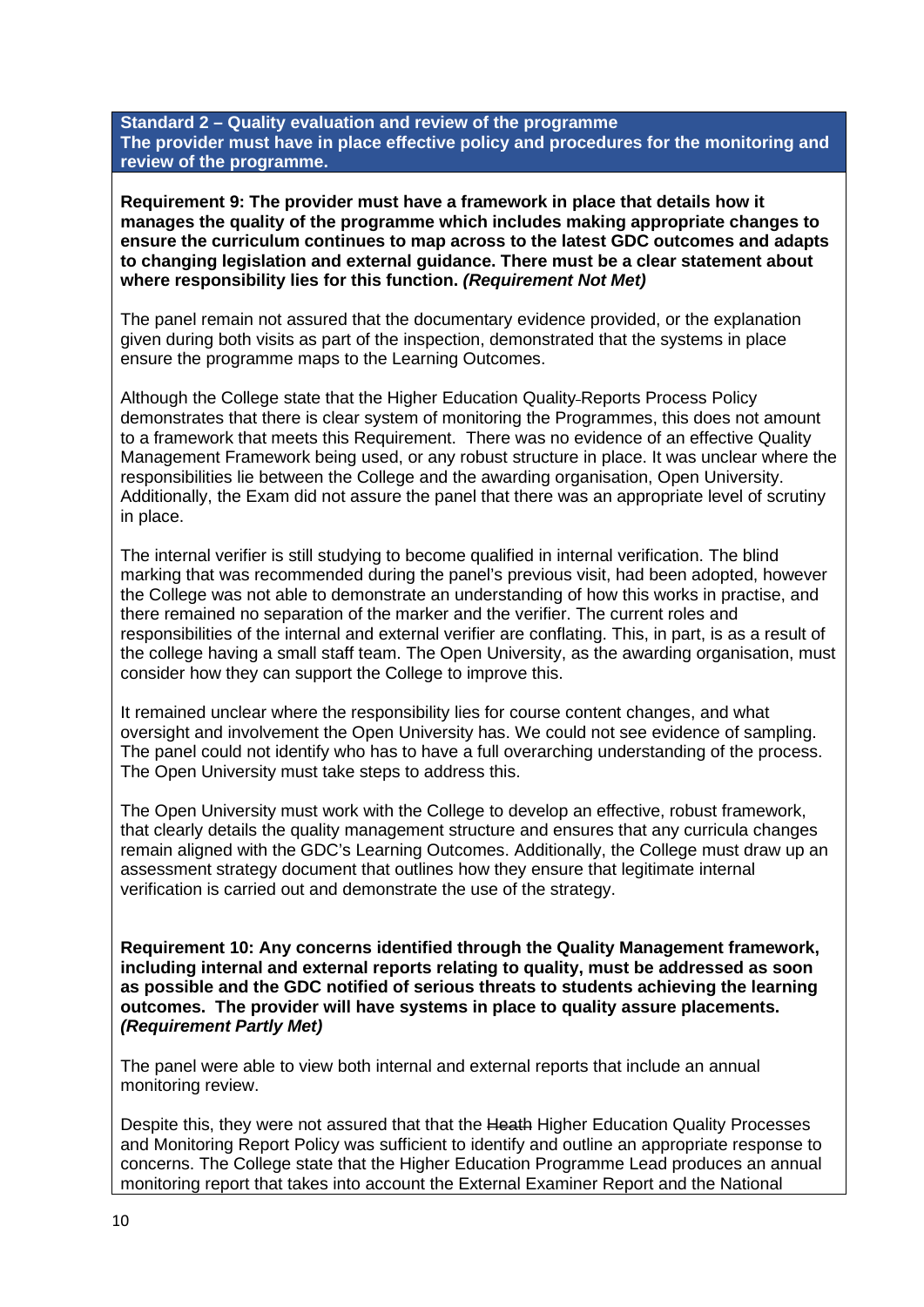Student Survey however, there was no identifiable framework or committee structure that demonstrated how the differing reports affect each other.

The HE Quality Monitoring Processes and Report – Annual and Periodic Policy which sets out the framework and structure for the annual monitoring process but does not outline roles and responsibilities. The panel were unable to identify the School's local structure of committees and responsible persons. The panel were able to view the HE Structure and Communication Lines that outlined responsibilities, but this did not provide a comprehensible view. The Policy was reviewed and approved by the HE Strategy Group in August 2020 and is revised in-year to include updates to the roles of PSRBs following the GDC recommendations in the first part of the inspection. The revisions were approved in March 2021 by the HE Strategy Group and thus implemented with the amendments from that date.

In order to fully meet this requirement, the College must demonstrate clear lines of how the reports are fed into and support a Quality Management Framework.

**Requirement 11: Programmes must be subject to rigorous internal and external quality assurance procedures. External quality assurance should include the use of external examiners, who should be familiar with the GDC learning outcomes and their context and QAA guidelines should be followed where applicable. Patient and/or customer feedback must be collected and used to inform programme development.** *(Requirement Not Met)*

The panel were informed that the College uses a policy written in line with the Expectations and Core practices of the UK Quality Code for Higher Education. This includes monitoring and evaluation, forming a fundamental part of the academic cycle and covers aspects of the higher education experience. The College is a founding member of the Conference of Dental Technology Institutions (CODTEI).

The College stated that in evaluating the performance of the programmes, the academic team draws on a range of evidence, including student progression data, external examiners reports, student feedback, and reports from other relevant external bodies. Furthermore, that the Annual Monitoring Reporting (AMR) process covers all taught HE provision delivered at the College, validated by the collaborative partner university.

The HE Student Involvement 19-20 Policy outlines the rights and responsibilities of the City of Liverpool College University Centre; however, this document still does not demonstrate the application and success of those polices.

During the observed Examination Board, the programmes' External Examiner gave a very positive report of the overall programme, however this report did not provide good quality assurance or any identifiable objectivity. Whilst it was a supportive statement for the programme, the panel were not of the view that it was wholly external.

The External examiner stated that he was involved in the standardisation of the question level set. The panel were able to view the External Examiner expectations that are in the HEE External Expertise Policy and see that the External Examiner has reviewed questions and reported positively about these. However, some of the assessment questions appear sourced from a question bank previously designed for a Level 3 Course with no evidence of their being elevated to meet the standards of a Level 5 Foundation Degree. There was no clear evidence of proper scrutiny and subsequent changes.

The panel were unable to see any evidence of rigorous internal or external quality assurance procedures that were in place.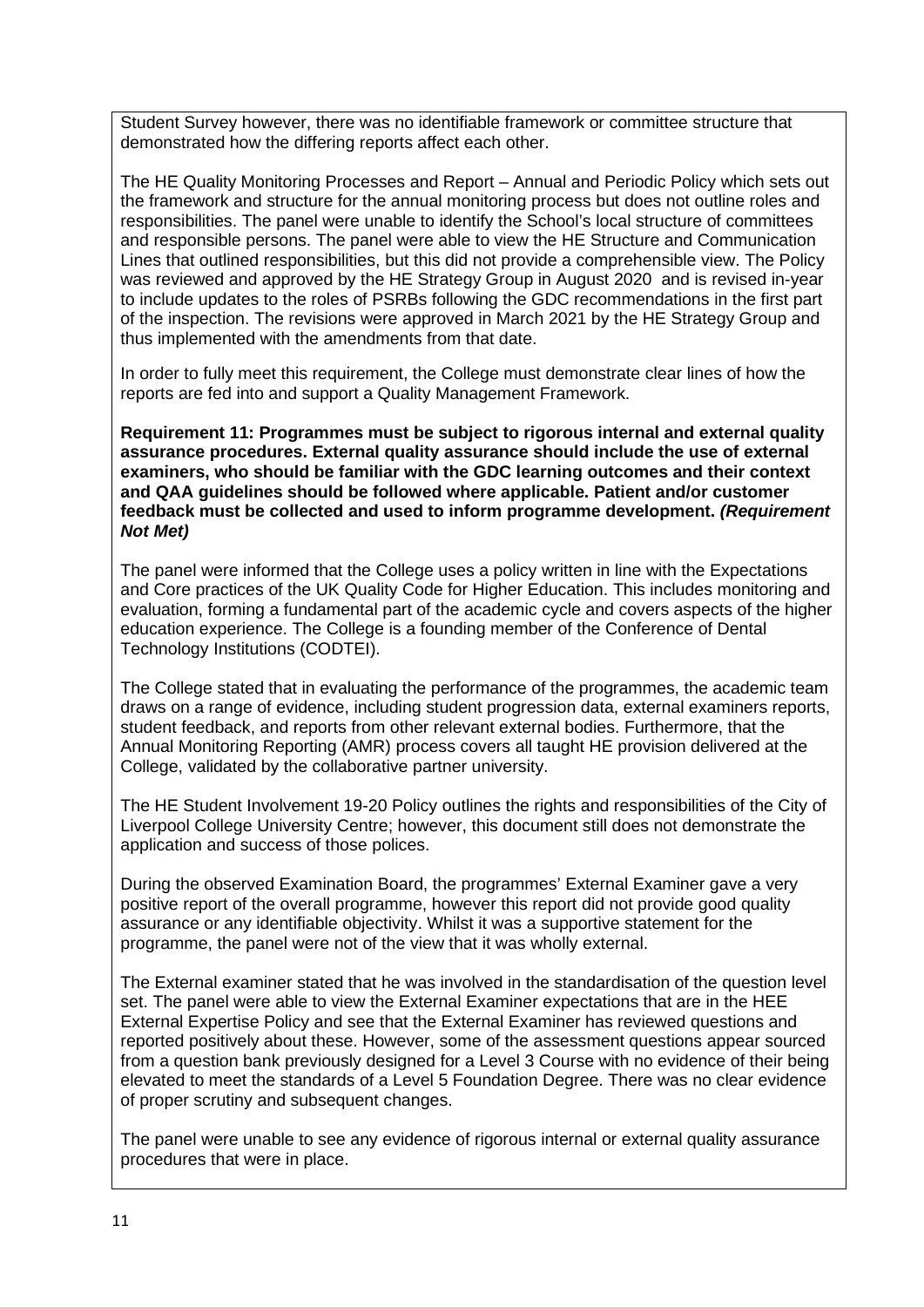There was also no evidence of how feedback informs the programme development, and students appeared to have limited opportunities to share ideas.

The College must develop a thorough internal and external quality process, that is embedded within the programme. Additionally, they must demonstrate how feedback informs and influences programme development and improvement.

**Requirement 12: The provider must have effective systems in place to quality assure placements where students deliver treatment to ensure that patient care and student assessment across all locations meets these Standards. The quality assurance systems should include the regular collection of student and patient feedback relating to placements.** *(Requirement Partly Met)*

Students are employed on a full-time basis within individual laboratories that span a significant geographical area. Once students have gained their employment, they can enrol onto the programme and work towards gaining their Degree in Dental Technology, therefore students are not gaining their practical work experience on 'placement', but within their employed role.

The College have taken steps to quality assure the work environments of the various laboratories where the students were employed, and to introduce a quality standard designed by the College. Each laboratory is overseen by a GDC registered dental technician and therefore is required to meet the GDC Standards in order to remain compliant.

Mentor Trainers now have training within the first term; however, the panel could not see evidence of a robust assessment strategy, and the College relies of the MHRA and HSE Regulations. It is accepted that there is a fine balance between quality assuring work places and the duplication of other regulatory bodies work, however evidence that laboratories remain compliant with these regulators would give further assurance, rather than a reliance on the fact that laboratories should be compliant in order to be legally operational.

During the panel's first visit, they had the opportunity to speak to three workplace supervisors. They stated that the College did undertake an initial check to ensure that the laboratories are compliant in certain areas including health and safety, Dental Appliance Manufacturers Audit Scheme (DAMAS) and that they have the relevant insurance and indemnities. The panel have now seen evidence of the records of these checks and that these checks take place in the first half term of the academic year.

It is recognised that the collection of patient feedback is limited as learners and dental technicians have restricted direct patient contact. The Patient Case Study and reverse mentoring that takes place allows for feedback from both patients and students. The Patient Case Study allows learners to observe the device being fitted by a dentist and it was recognised that this was a good way to collate feedback directly and allow learners to see the end result of the devices that they manufacture.

In order to fully meet this requirement, the College should continue to improve the quality assurance of the workplaces the students are employed at. They should also ensure these workplaces meet the required standards to deliver effective patient care and be able to demonstrate that laboratories are compliant with these regulators is checked rather than a reliance on the fact that laboratories should be compliant in order to be legally operational.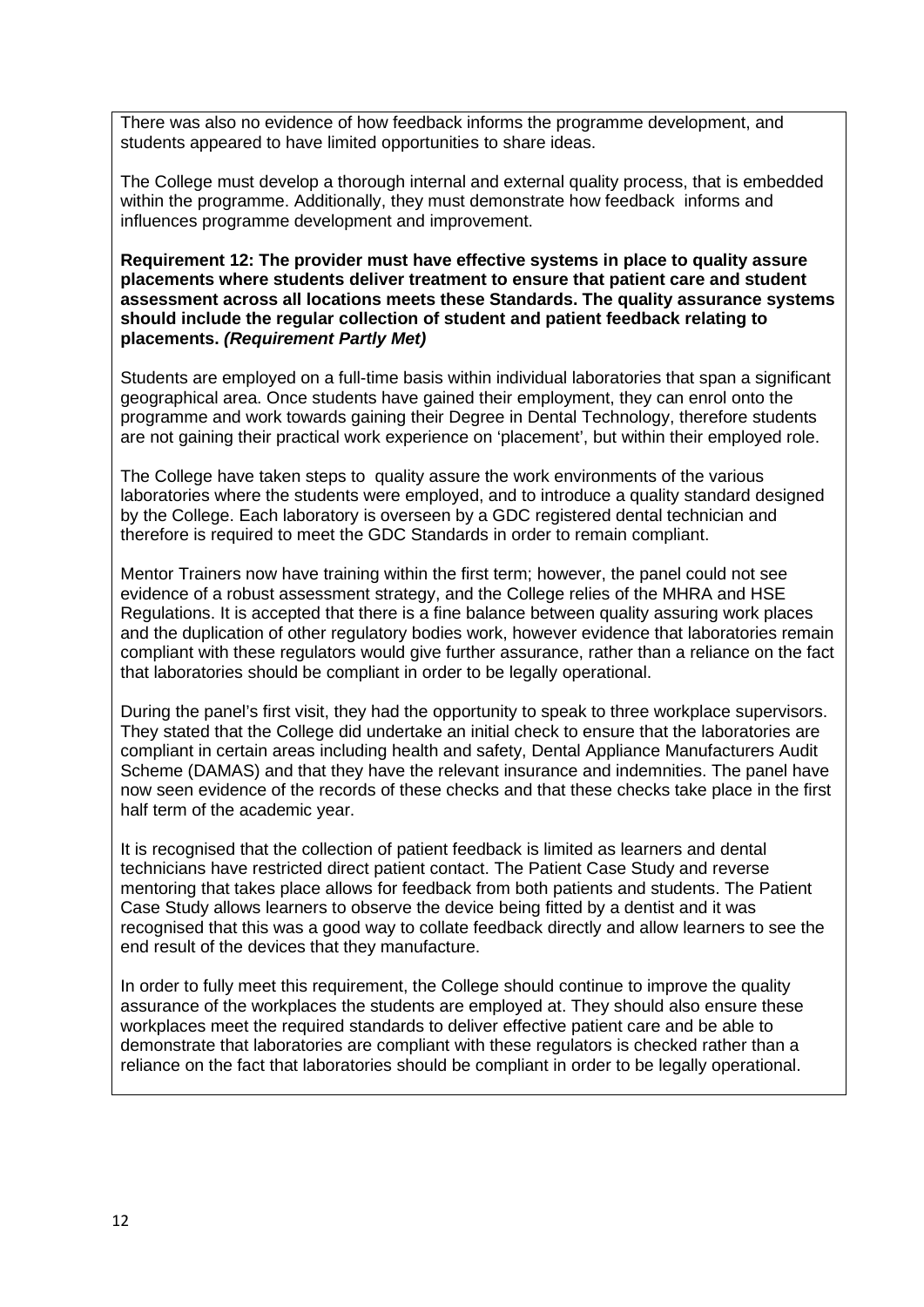#### **Standard 3– Student assessment**

**Assessment must be reliable and valid. The choice of assessment method must be appropriate to demonstrate achievement of the GDC learning outcomes. Assessors must be fit to perform the assessment task.**

**Requirement 13: To award the qualification, providers must be assured that students have demonstrated attainment across the full range of learning outcomes, and that they are fit to practise at the level of a safe beginner. Evidence must be provided that demonstrates this assurance, which should be supported by a coherent approach to the principles of assessment referred to in these standards.** *(Requirement Partly Met)*

It was reported that the program has been devised to meet each GDC Learning Outcome with each unit taught relating to a specific outcome, once this has been achieved by learners, then it is confirmed within the External Examiners Report.

Despite this, the College does not have a specific assessment strategy for Dental Technology, instead they utilise the awarding body guidelines. The College utilises compensation within the marking scheme. The panel were informed that historically there had been concerns that a learners' overall marks may allow for a pass, but that they may still be concerns around their ability as a safe beginner. To mitigate this, learners would be required to undergo a safe beginner test. The panel noted one example of practical work that had been failed, then compensated, however the College advised that the learner would be required to re-sit and pass the practical exam to gain an overall pass.

The panel were given a demonstration of the ProMonitor recording system that was able to demonstrate how each module tracks across the learning outcomes. This is an improvement and gave good assurance that this area of improvement was being well addressed.

However, there remained concerns with the assessment strategy and guidance being used to implement blind marking. The panel were not assured that the blind marking system that has been introduced is effective. The Higher Education Programme Lead provides the first set of marks, and then this is reviewed by the second marker, who is in a role junior to the Higher Education Programme Lead and can see the first set of marks. This is in line with double marking as opposed to blind marking. It is also not anonymised, risking the second marker being influenced by the first set of marks.

The small team at the College will result in this being a vulnerable area, so it is recommended that additional suitably qualified staff are sought to undertake the verification process.

#### **Requirement 14: The provider must have in place management systems to plan, monitor and centrally record the assessment of students, including the monitoring of clinical and/or technical experience, throughout the programme against each of the learning outcomes.** *(Requirement Met)*

The College utilises ProMonitor to record and monitor student assessment. The system centrally records in-college learning and progression. The tutors can record predicted grades, records of attendance, individual learning plans, personal tutor meeting notes and discussions a well as progress and areas for development. Meetings that do take place between the workplace mentor and the student are not recorded within ProMonitor directly. There is functionality to add and record notes, but termly meetings are recorded elsewhere. ProSolutions is used for timetabling and attendance. There is an expectation of 85% attendance by learners.

The College uses ProMonitor to track attendance, meetings, learning plans, tutorials, risk indicators and areas for development. ProSolution is used to record assessment, predicted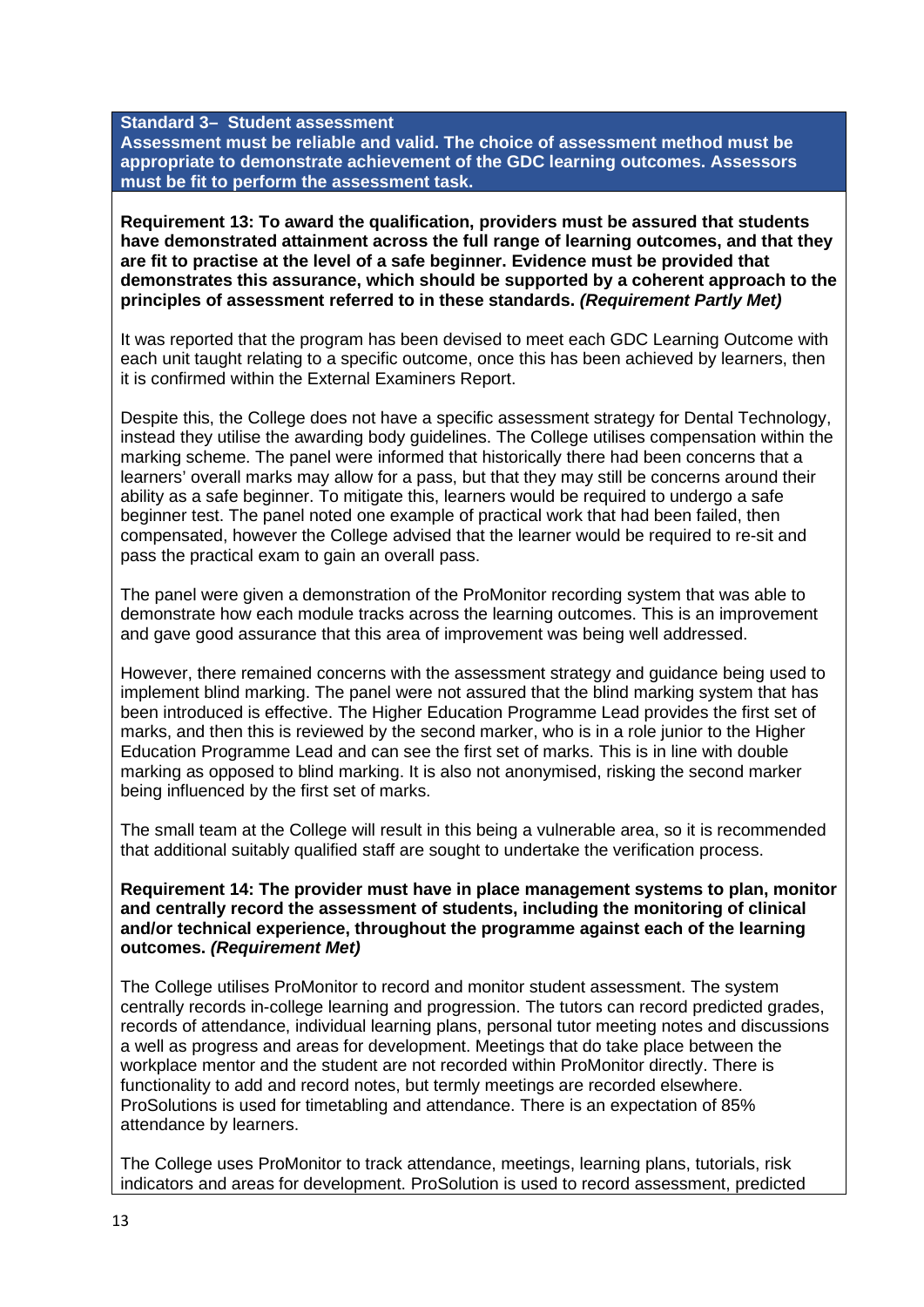grades and fully maps to each learner the GDC Individual Learning Outcomes achieved by each learner. Students additionally use paper-based portfolios in the format of the Workplace Logbook. Workplace supervisors are required to record student progression within these, and this commentary is then reviewed by the tutor.

The College has made improvements in this area and were able to demonstrate how this demonstrates attainment that would link student progression throughout the programme to the learning outcomes.

**Requirement 15: Students must have exposure to an appropriate breadth of patients/procedures and should undertake each activity relating to patient care on sufficient occasions to enable them to develop the skills and the level of competency to achieve the relevant GDC learning outcomes.** *(Requirement Met)*

The panel agreed that students have exposure to a broad range of patient cases and technical procedures. Several of the laboratories do specialise in one or two particular areas, and students based within those will have more exposure to those single disciplines than other areas. This is somewhat mitigated against by the College providing a range of work both on site and in the form coursework.

The students themselves commented very positively that the program has been crucial for providing progression and experience in a number of areas outside of the ones they get within their respective laboratories, that they may not otherwise have developed. It is recognised that the combination of college and on-the-job learning maximises the opportunity for learners to gain an appropriate breath of experience across many areas.

Students stated that communication was open and encouraged by the College and that any concerns could be raised and were quickly addressed, feedback was in the moment, and this supported their learning and confidence. Some students mentioned that they would like to continue to broaden their experience, and the College is encouraged to continue to work with learners around this.

**Requirement 16: Providers must demonstrate that assessments are fit for purpose and deliver results which are valid and reliable. The methods of assessment used must be appropriate to the learning outcomes, in line with current and best practice and be routinely monitored, quality assured and developed. (***Requirement Partly Met)*

The panel were satisfied that the practical assessments that are undertaken are broadly fit for purpose. There were concerns as there did not appear to be a robust system for marking and counter-marking the written work. This area requires continued improvement in order to fully meet the requirement and would be further supported by a robust and applicable assessment strategy.

There remains a reliance on the Higher Education Programme Leader, who undertakes the first round of marking, before student work is sent for second-marking and moderation. As previously stated, the panel noted that blind marking has been introduced, however this needs further improvement.

Following the second visit, the panel were unclear what role the Open University has and how they review the level of assessment or are assured that assessments are being taught at an appropriate level. The Open University has validated this programme as a Level 5 but the panel were not assured that all of the questions set as part of the assessment would meet that Level 5 standard.

The Open University should take critical action as the awarding organisation to address this.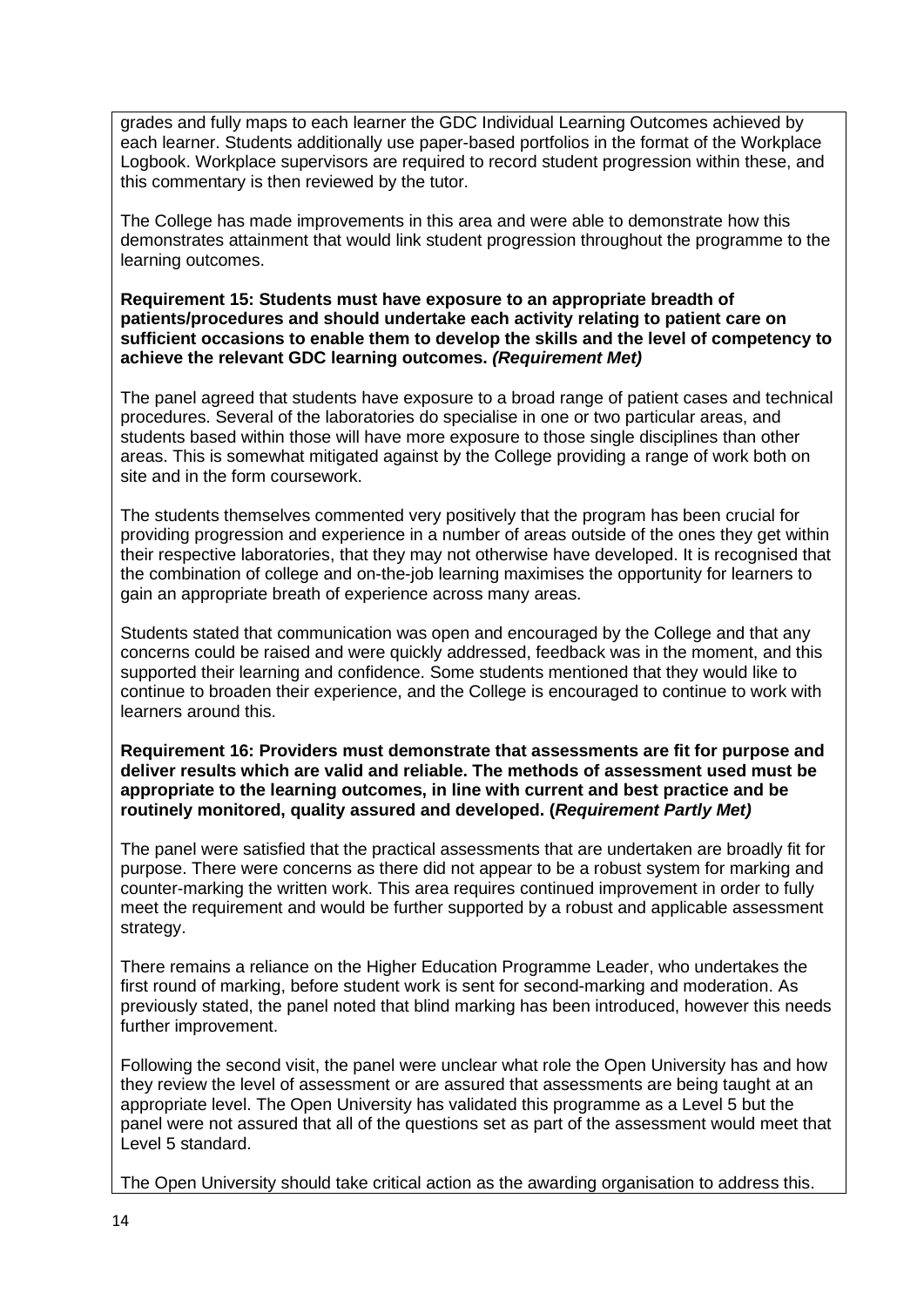#### **Requirement 17: Assessment must utilise feedback collected from a variety of sources, which should include other members of the dental team, peers, patients and/or customers.** *(Requirement Met)*

The panel were pleased to see evidence of students receiving feedback from other members of the dental team and patients themselves the form of the case study work that is undertaken. The panel agreed that this is an excellent way for students to gather a diverse range of feedback into their work and that supports that patient safety and care remains at the forefront of their work, despite the limited patient contact.

The panel noted that that both staff and students report being able to have open and honest conversation that keeps feedback in the moment and encourages learning and reflection. This was also reported by the workplace supervisors, who appeared motivated and enthusiastic.

Additionally, the External Examiner provides feedback on the quality of the assessment decisions, and this is well documented and integrated.

#### **Requirement 18: The provider must support students to improve their performance by providing regular feedback and by encouraging students to reflect on their practice.**  *(Requirement Met)*

At the first visit, the panel observed that the College provides regular feedback, and the panel could see that students are encouraged to self-reflect on their practice; however, this was on a very informal and conversational basis. The College have since taken steps to improve this, and feedback is now recorded on the ProMonitor system and can be seen and used to inform student progression.

The Portfolio Logbook that is in use is designed to capture self-written reflection with the tutor following this up with formal written feedback tutors then give a band grade for the item along with some formal written feedback for both formative and summative coursework.

The College has improved its teaching that underpins the knowledge skills and importance of reflection. In order to fully meet this requirement, the panel were satisfied that the use of ProMonitor demonstrates that feedback is given consistently and ensures that informal verbal feedback can still be captured and used to monitor student progression.

The student portfolio remains a paper based document; it would support better remote learning if this were digitalised.

**Requirement 19: Examiners/assessors must have appropriate skills, experience and training to undertake the task of assessment, including appropriate general or specialist registration with a UK regulatory body. Examiners/ assessors should have received training in equality and diversity relevant for their role.** *(Requirement Partly Met)*

The College was informed that all team members hold appropriate qualifications and professional body registration as required for the areas being taught. Additionally, that all team members are experienced educators and hold the appropriate teaching qualification. Whilst evidence was provided prior to the inspection being carried out, the support technician that assisted with the internal assessment and countermarking, is yet to complete the required qualification.

The panel were provided with evidence that the Health Education Programme Leader for Dental Technology had completed training in Equality and Diversity, and there has been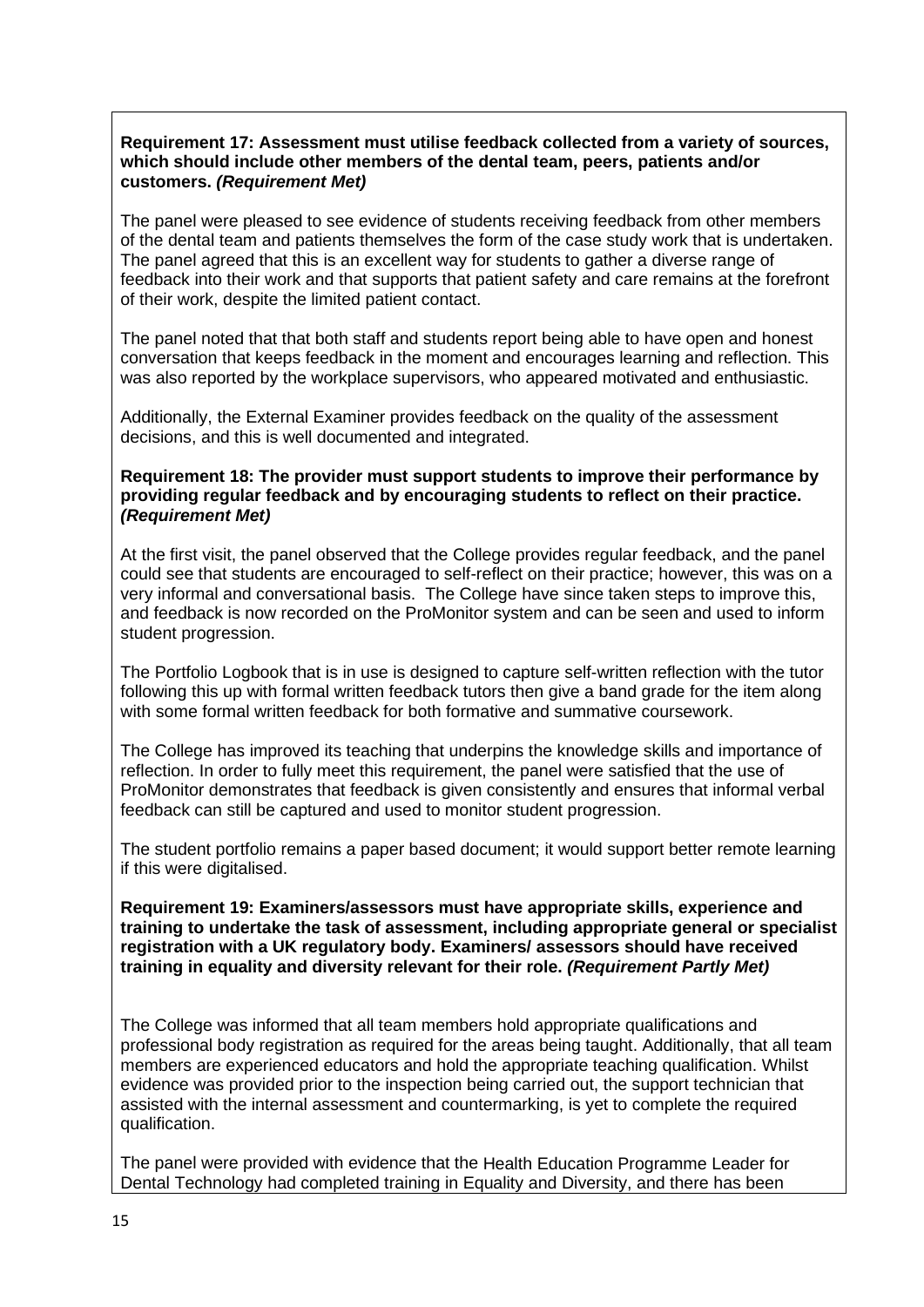improvement in this training being completed by the whole staffing team, and that this had been embedded as standard annual training.

However, the panel were unable to identify any specific training in assessment for the any of the staff. As assessment is undertaken by all staff involved in the teaching aspect of the programme and assessment makes up a significant proportion of the work that they do, to fully meet this requirement, the College must ensure and be able to evidence that all staff undertaking assessment work have undertaken the relevant training and holds the required qualification.

#### **Requirement 20: Providers must ask external examiners to report on the extent to which assessment processes are rigorous, set at the correct standard, ensure equity of treatment for students and have been fairly conducted. The responsibilities of the external examiners must be clearly documented. (***Requirement Partly Met)*

The External Examiner report format is set by The Open University and asks the External Examiner to report upon the several areas that includes the range of material and information used, standards, the quality of work produced and how this is linked to teaching, the curriculum and learning resources. The panel were advised that the focus of the report is on quality, and each report results in an action plan being developed. The actions that are raised are overseen by the Higher Education Programme Leader for Dental Technology. The HE External Examiner Policy indicates that these reports are reviewed by the College Quality Assurance Team, with ultimate sign off by the Deputy Vice Principal.

The panel saw that the Annual Monitoring Report 2018 identified actions from the External Examiner Report and that these have been discussed, although was unable to identify a formal record of these actions and the outcomes.

Whilst the panel were able to see evidence of a process being used, it was a concern that the lower standard in some of the exam questions was not being identified. The Open University should take steps to address this to avoid risk to the programme.

**Requirement 21: Assessment must be fair and undertaken against clear criteria. The standard expected of students in each area to be assessed must be clear and students and staff involved in assessment must be aware of this standard. An appropriate standard setting process must be employed for summative assessments. (***Requirement Partly Met)*

The College reports that summative assessments are written and are reviewed using an internal verification system where by another GDC registrant reviews the planned assessment before it is used. Planned assessments are also sent to the External Examiner for review. The College outlines the process for the assessment criteria within their portfolios. As outlined under Requirement 20, it was a concern that the lower standard in some of the exam questions was not being identified. The Open University should take steps to address this to avoid risk to the programme.

The College utilises a numerical marking criteria only. The appeals process for this is communicated to students at induction and this information is contained with the student handbook.

The HE Policy on Assessment includes a robust assessment setting procedure that outlines what happens before an assessment, however the panel were not assured by any evidence that this was being undertaken.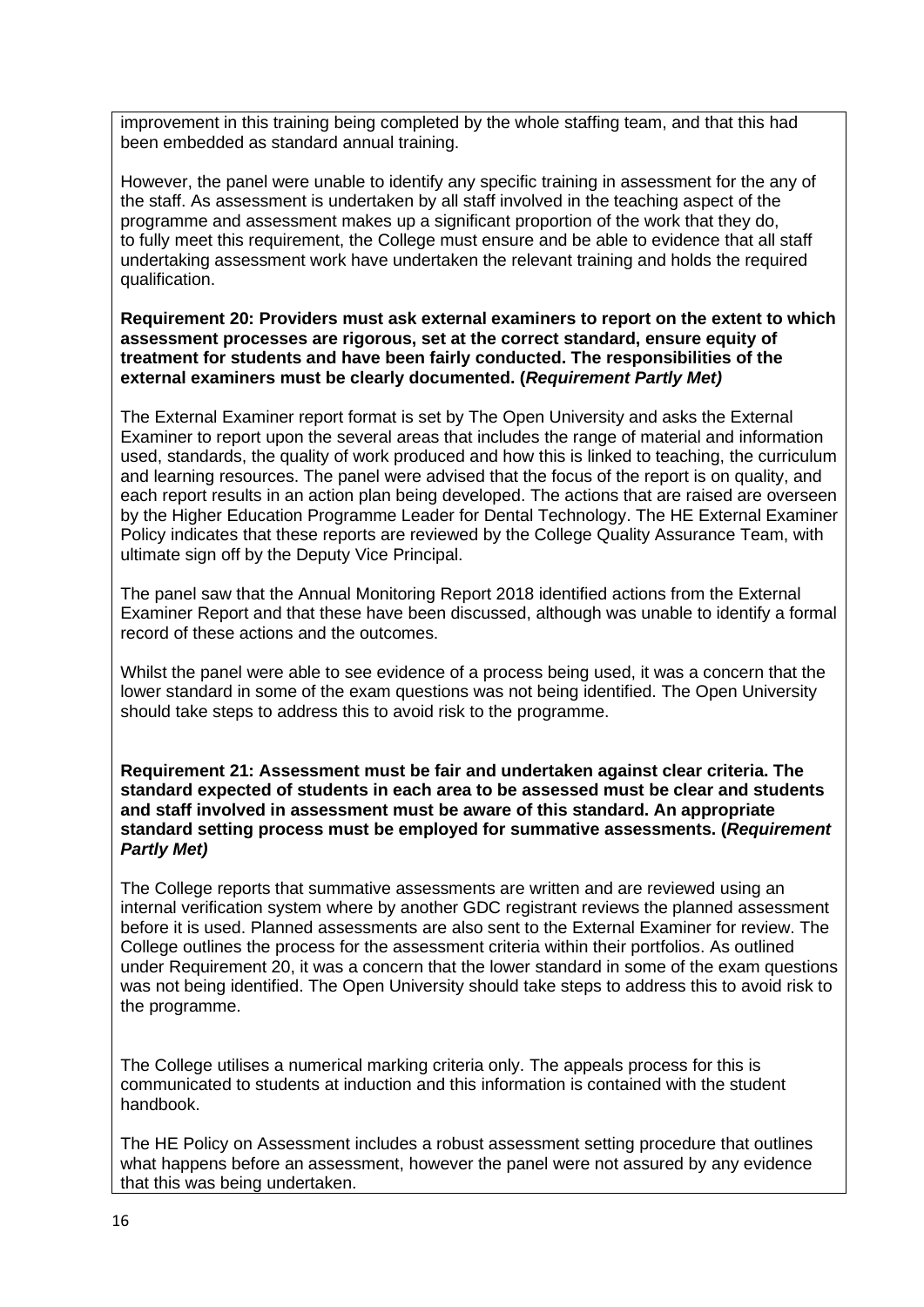The panel were able to see the systems that the College uses work but were unable to demonstrate the use of a standard setting process for summative assessment. As identified in the previous report, a standard setting process must be developed and put in place to be fully compliant with this requirement.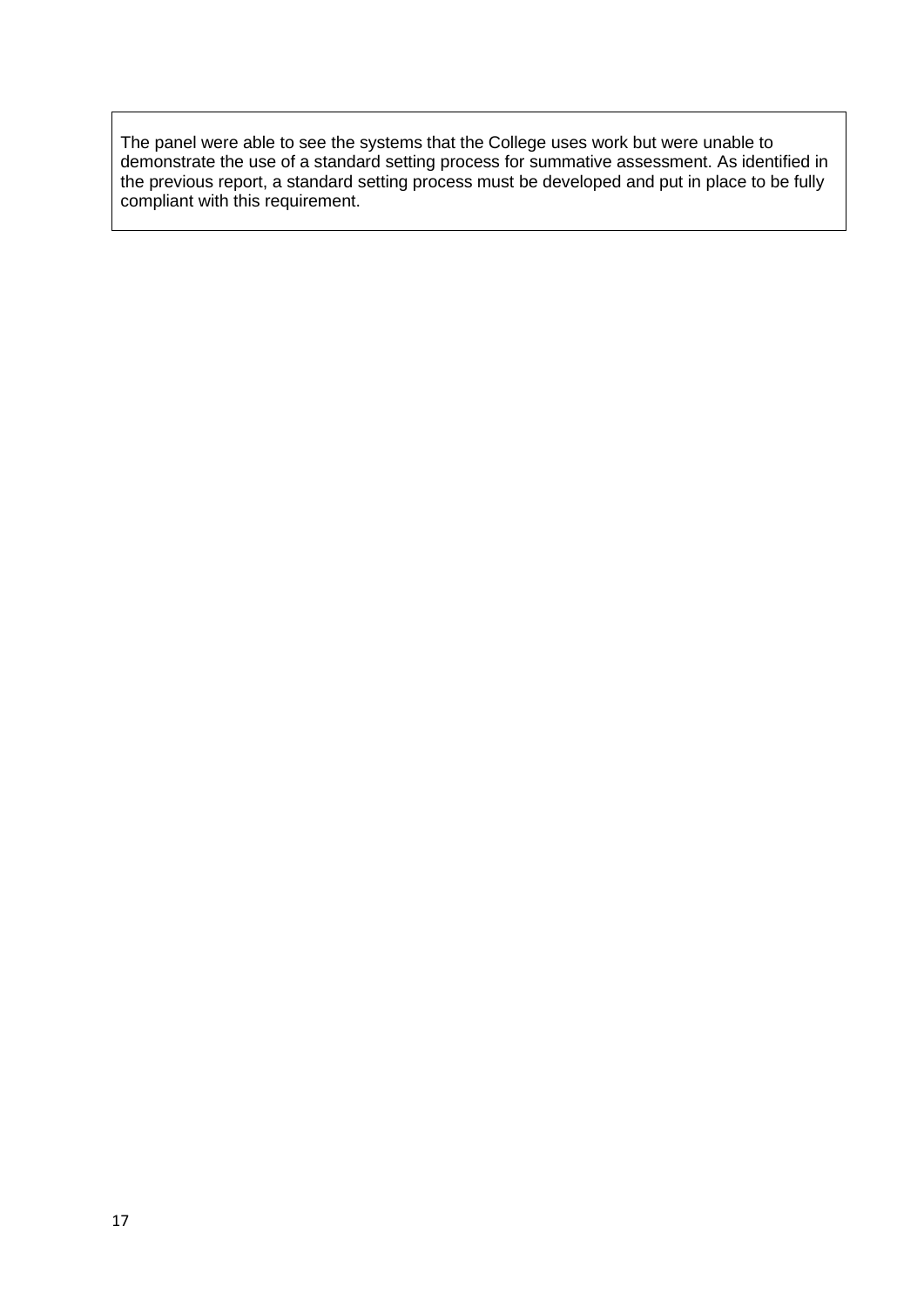# **Summary of Action**

| Req.<br>number | <b>Action</b>                                                                                                                                                                                                        | <b>Observations &amp; response from Provider</b>                                                                                                                                                                                                                                                                                                                                                                                                                                                                                                                                                                                                                                                                                                                                                | Due date    |
|----------------|----------------------------------------------------------------------------------------------------------------------------------------------------------------------------------------------------------------------|-------------------------------------------------------------------------------------------------------------------------------------------------------------------------------------------------------------------------------------------------------------------------------------------------------------------------------------------------------------------------------------------------------------------------------------------------------------------------------------------------------------------------------------------------------------------------------------------------------------------------------------------------------------------------------------------------------------------------------------------------------------------------------------------------|-------------|
| 5              | It is recommended that the College gain additional<br>oversight of the Equality and Diversity Training, in<br>order to be able to fully meet this requirement.                                                       | Equality and Diversity training is mandatory for all staff<br>at the College. This is overseen by the College's HR<br>department for assurance that training is current and<br>meets current legislative requirements. The<br>mandatory training was previously delivered through<br>'Smartlog' and this year is moving to 101 eLearning<br>modules provided by Emerald and hosted on the<br>College's own e-learning platform. This content is<br>regularly reviewed by the training provider to ensure<br>currency and links to relevant legislation. The modules<br>are automatically linked to all staff, who are required<br>undertake annual refresher training. The College's e-<br>learning platform enables clear reporting of completion<br>and HR monitor this to ensure compliance. | April 2022. |
|                |                                                                                                                                                                                                                      | The course team will also complete the Equality and<br>Diversity Certificate (Level 2) in addition to the<br>mandatory College training that all staff undertake<br>annually.                                                                                                                                                                                                                                                                                                                                                                                                                                                                                                                                                                                                                   | May 2022    |
| 6              | The College must develop a localised and<br>programme specific student Fitness to Practise<br>policy and reduce the amount of self-directed<br>learning to improve identifiable student<br>progression in this area. | The College has already developed a new HE<br>Whistleblowing Procedures for Students on Placement<br>and HE Fitness to Practise Policy which were both<br>included in the re-submission of evidence in April<br>2021 and discussed at the panel meeting in May<br>2021. These addressed the actions and<br>recommendations from the first report.                                                                                                                                                                                                                                                                                                                                                                                                                                               | April 2022  |
|                |                                                                                                                                                                                                                      | The revised HE Fitness to Practise policy includes the<br>role and structure of committees and the kinds of<br>issues that may result in being in front of a committee.<br>However, the College can develop a separate version                                                                                                                                                                                                                                                                                                                                                                                                                                                                                                                                                                  | April 2022  |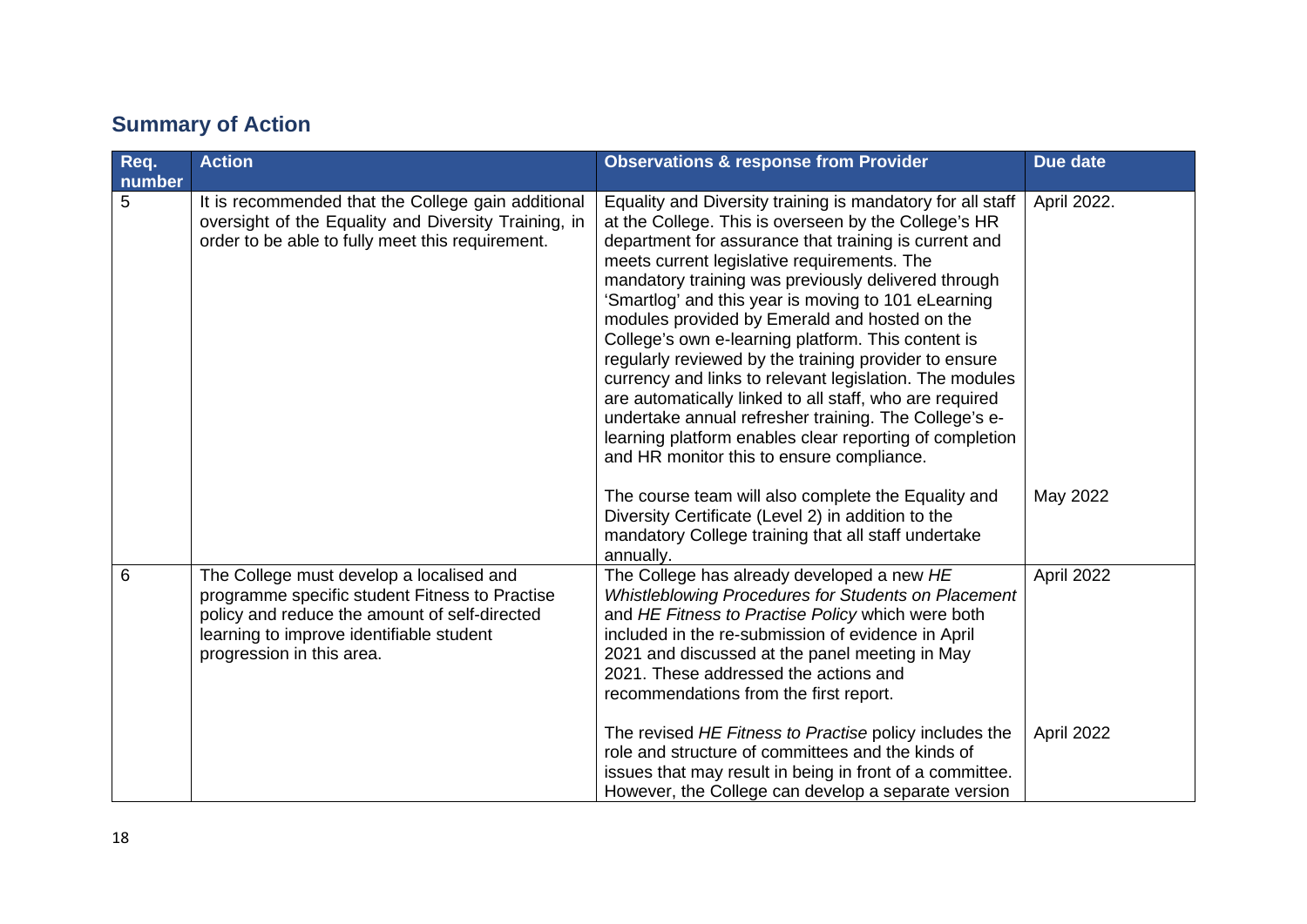|   |                                                                                                                                               | of the policy for students on the Foundation Degree in<br>Dental Technology specifically in response the<br>report's recommendations.<br>The Foundation Degree is due for revalidation with the<br>Open University during the 21/22 academic year, for<br>teaching from September 2023. As part of the<br>revalidation the College will introduce a<br>'Professionalism' module in years 1 and 3 to ensure<br>clear student development in this important area.<br>GDC updates, guidance and professional<br>requirements, such as the duty of candour, SFtP and<br>whistleblowing will also continue to be included as<br>student meeting agenda items. | Revalidation:<br>February 2022<br>First teaching:<br>September 2022 |
|---|-----------------------------------------------------------------------------------------------------------------------------------------------|----------------------------------------------------------------------------------------------------------------------------------------------------------------------------------------------------------------------------------------------------------------------------------------------------------------------------------------------------------------------------------------------------------------------------------------------------------------------------------------------------------------------------------------------------------------------------------------------------------------------------------------------------------|---------------------------------------------------------------------|
| 8 | The College should not only further evidence how<br>this is taught but also how they assess students<br>understanding of fitness to practise. | The College has developed and provided for review<br>new policies as explained above.<br>Student Fitness to practice will be taught in the first<br>week during the induction process and the students<br>already sign a legal agreement to confirm that they<br>fully understand Student Fitness to Practice<br>requirements, will abide by the expectations of the<br>policy and are aware of consequences of<br>noncompliance. To ensure that understanding of this<br>is assessed, students will be asked to complete an<br>informal in-class test and will be required to repeat this<br>if it identifies any gaps in knowledge or understanding.   | April 2022.                                                         |
|   |                                                                                                                                               | The Foundation Degree is due for revalidation with the<br>Open University during the 21/22 academic year, for<br>teaching from September 2023. The College will look<br>to introduce a 'Professionalism' unit in years 1 and 3<br>to ensure that Student Fitness to Practise will be a<br>learning outcome in year 1.                                                                                                                                                                                                                                                                                                                                    | Revalidation:<br>February 2022<br>First teaching:<br>September 2022 |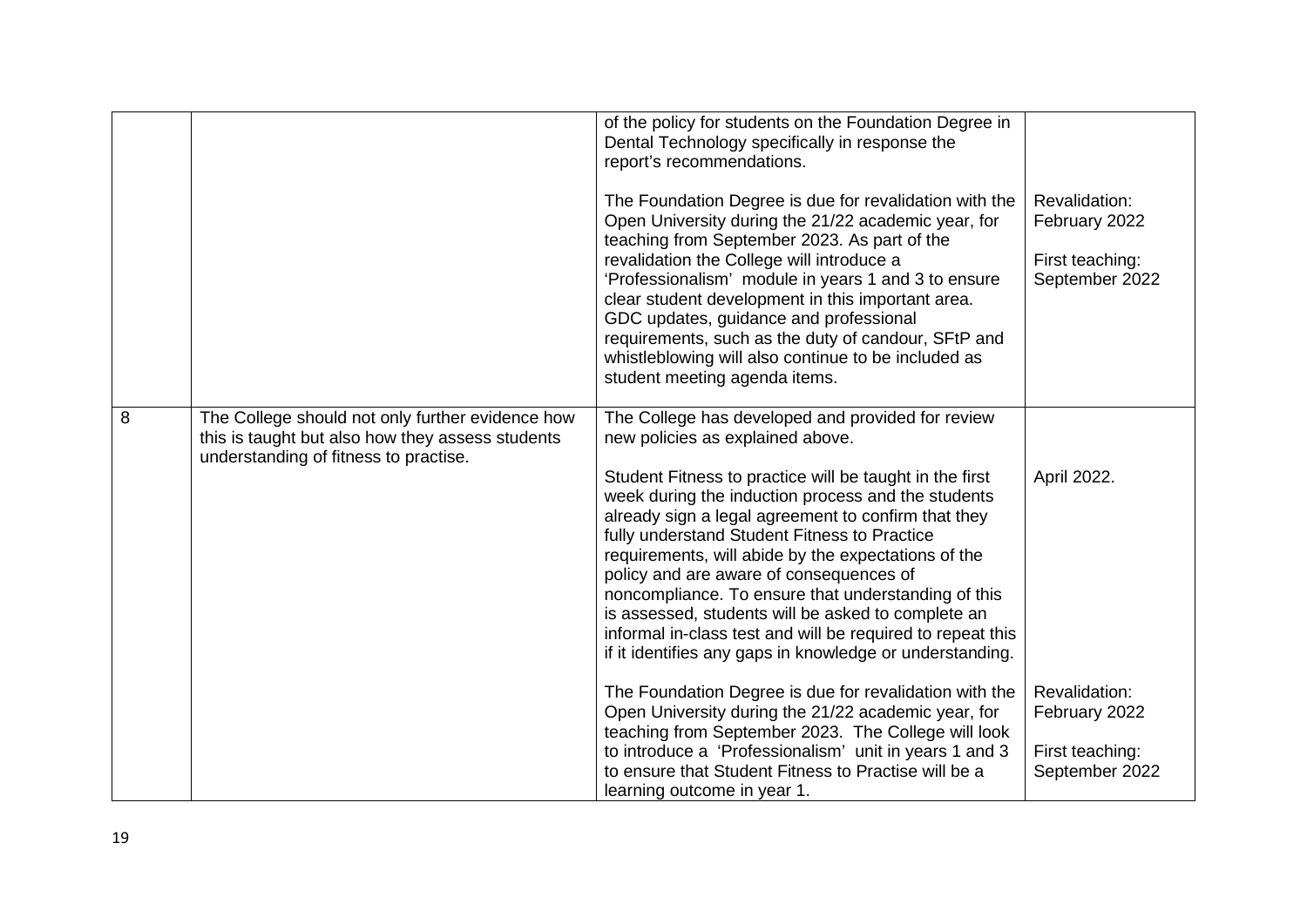|       |                                                                                                                                                                                                                                                                                                                                                                                                                                                                    | Student Fitness to Practice will continue to be<br>included as an agenda item at termly student<br>meetings to reinforce and assess students'<br>understanding.                                                                                                                                                                                                                                                                                                                                                                                                                                                                                                                                                                                                                                                                                                                                                                                                                                                                                                                                                                                                                                                                                                                              |                         |
|-------|--------------------------------------------------------------------------------------------------------------------------------------------------------------------------------------------------------------------------------------------------------------------------------------------------------------------------------------------------------------------------------------------------------------------------------------------------------------------|----------------------------------------------------------------------------------------------------------------------------------------------------------------------------------------------------------------------------------------------------------------------------------------------------------------------------------------------------------------------------------------------------------------------------------------------------------------------------------------------------------------------------------------------------------------------------------------------------------------------------------------------------------------------------------------------------------------------------------------------------------------------------------------------------------------------------------------------------------------------------------------------------------------------------------------------------------------------------------------------------------------------------------------------------------------------------------------------------------------------------------------------------------------------------------------------------------------------------------------------------------------------------------------------|-------------------------|
| $9\,$ | The Open University must work with the College to<br>develop an effective, robust framework, that clearly<br>details the quality management structure and<br>ensures that any curricula changes remain aligned<br>with the GDC's Learning Outcomes. Additionally,<br>the College must draw up an assessment strategy<br>document that outlines how they ensure that<br>legitimate internal verification is carried out and<br>demonstrate the use of the strategy. | The Open University and the City of Liverpool College<br>are working closely together to ensure that the quality<br>management structure is monitored for its<br>effectiveness. This includes the Open University's<br>oversight of the institutional and programme<br>monitoring. There are three submission points during<br>the academic year and the College is provided with<br>feedback from a Senior Quality and Partnerships<br>Manager at the Open University to ensure continual<br>enhancement and improvement.<br>Any changes made to the Foundation Degree must be<br>formally agreed in consultation with the Open<br>University before being implemented. The form the<br>approval process differs according to the scale of the<br>proposed changes but will include scrutiny of the<br>programmes continued alignment with the GDC's<br>learning outcomes where necessary. The Foundation<br>Degree is due for revalidation with the Open<br>University in 21/22 and the GDC can be invited to<br>contribute to this process.<br>An assessment strategy is in place for 2021-22 that<br>clearly details the process and expectations for<br>internal verification. A mapping document detailing<br>where each GDC PfP learning outcome relates to<br>each unit is in place. | Ongoing.<br>April 2022. |
|       |                                                                                                                                                                                                                                                                                                                                                                                                                                                                    | The Colleges IT portal Prosolution records the<br>assessments linked to each GDC LO to each<br>student's progress.                                                                                                                                                                                                                                                                                                                                                                                                                                                                                                                                                                                                                                                                                                                                                                                                                                                                                                                                                                                                                                                                                                                                                                           |                         |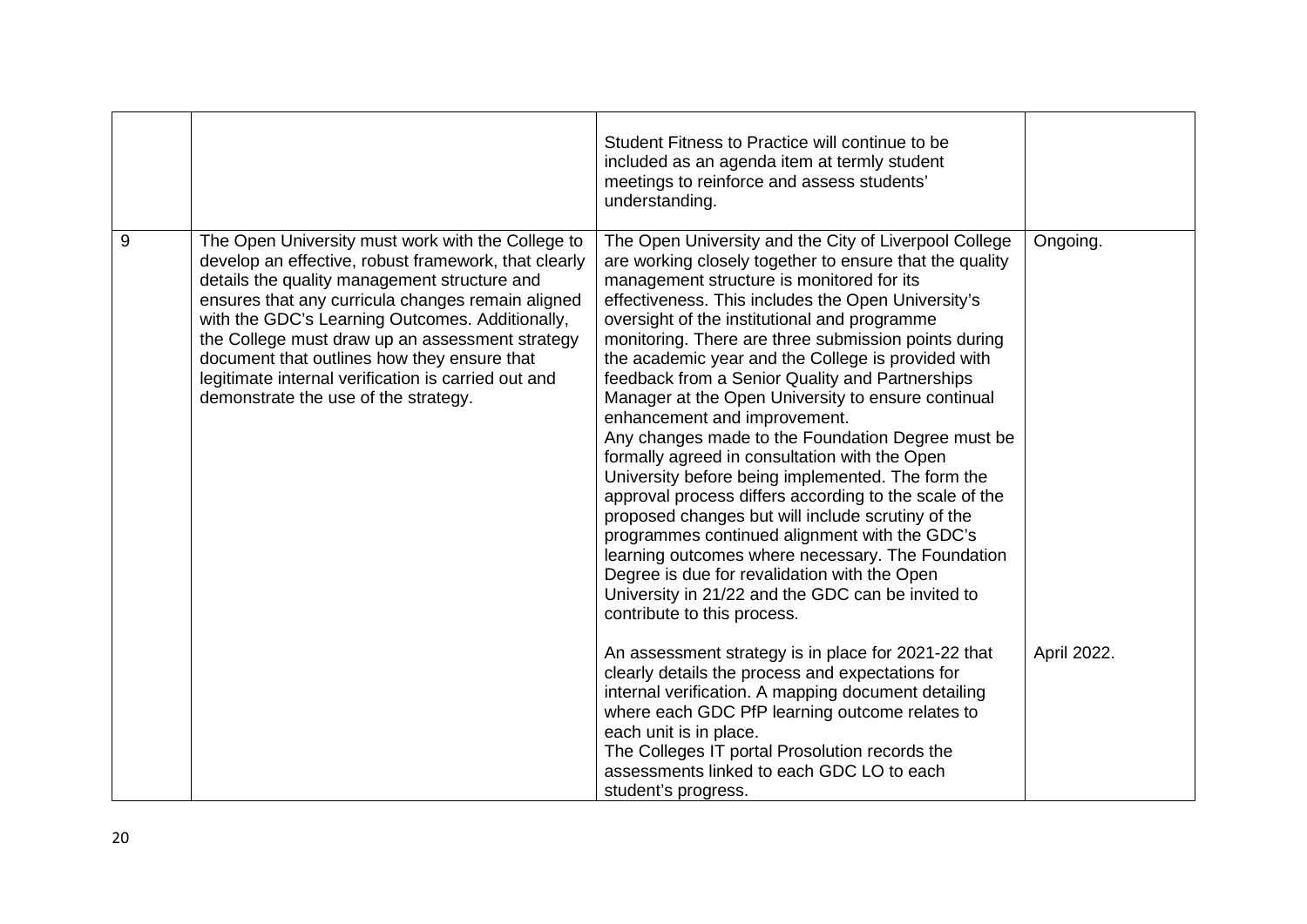| 10 | The College must demonstrate clear lines of how<br>the reports are fed into and support a quality<br>management framework.                                                                                                                                        | The College has developed implemented a new<br>Quality Monitoring Process and a Structure and Lines<br>of Communication document in response to the first<br>report. These are currently under-review following a<br>local re-structure of senior management. The<br>recommendations of the GDC to include additional<br>detail in relation to roles and responsibilities will be<br>actioned in response to this.                                                                                                                                                                                                                                                                                                                                                                                                                                                                                                                                                                                                                      | April 2022.                                   |
|----|-------------------------------------------------------------------------------------------------------------------------------------------------------------------------------------------------------------------------------------------------------------------|-----------------------------------------------------------------------------------------------------------------------------------------------------------------------------------------------------------------------------------------------------------------------------------------------------------------------------------------------------------------------------------------------------------------------------------------------------------------------------------------------------------------------------------------------------------------------------------------------------------------------------------------------------------------------------------------------------------------------------------------------------------------------------------------------------------------------------------------------------------------------------------------------------------------------------------------------------------------------------------------------------------------------------------------|-----------------------------------------------|
| 11 | The College must develop a thorough internal and<br>external quality process, that is embedded within<br>the programme. Additionally, they must<br>demonstrate how feedback informs and influences<br>programme development and improvement.                      | A new External Examiner has been appointed and will<br>review planned assessments to ensure proper<br>scrutiny and that they are set at the correct level 4 and<br>5 for a Foundation Degree.<br>The Dental Team have not taught the BTEC Program<br>at level 3 since 2003. Since then the College have<br>developed a Foundation Degree as a consortium with<br>DeMonfort University and as a franchised course in<br>partnership with Manchester Metropolitan University.<br>Any questions used in assessment are based upon<br>those used with Manchester Metropolitan University.<br>There is not a bank of level 3 questions as this is not<br>the assessment methodology used by BTEC Courses.<br>The College has an HE Student Involvement Policy<br>which outlines how student feedback develops and<br>improves the programme. Students will be actively<br>involved in the process of the revalidation of the<br>Foundation Degree during the 21/22 academic year to<br>ensure that their feedback has a demonstrable impact. | April 2022.<br>Revalidation:<br>February 2022 |
| 12 | The College should continue to improve the quality<br>assurance of the workplaces the students are<br>employed at, and that these workplaces meet the<br>required standards to deliver effective patient care<br>and be able to demonstrate that laboratories are | Workplaces are quality assured using the<br>recommended form designed for Clinics by the HSEI<br>which will record the MHRA registration number and<br>record additional information such as DAMAS<br>registration and professional body registration (DLA,                                                                                                                                                                                                                                                                                                                                                                                                                                                                                                                                                                                                                                                                                                                                                                             | April 2022.                                   |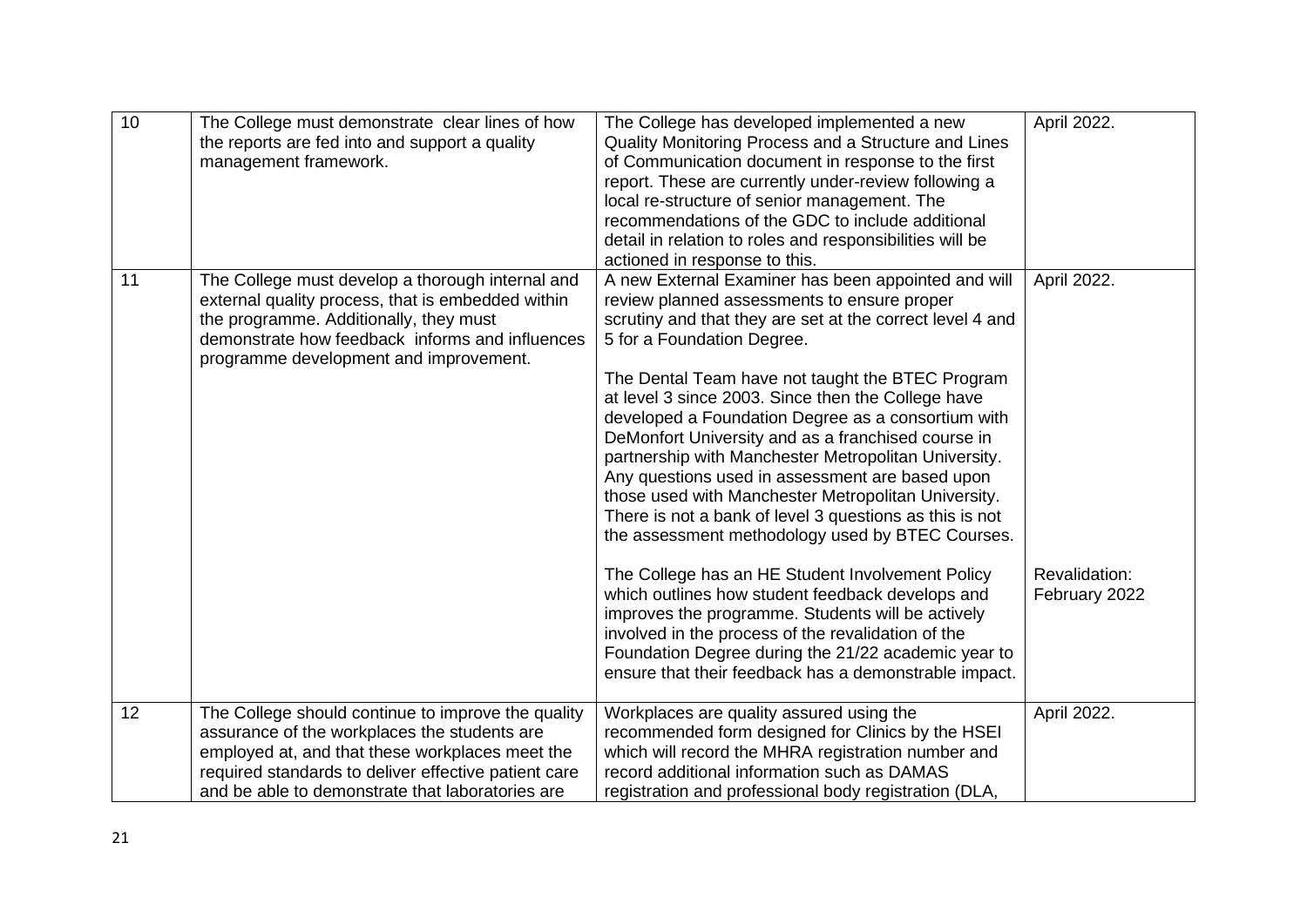|              | compliant with these regulators is checked and this<br>is evidenced and avoid a reliance on the fact that<br>laboratories should be compliant in order to be<br>legally operational.                                 | DTA, OTA etc). The form checks to confirm that that<br>there is evidence of a Safety Statement to ensure<br>compliance with the Health & Safety at Work Act<br>1974, Risk Assessments have been completed (must<br>include for members of the public), Emergency Plans<br>(to include medical emergencies), details of<br>Instruction, Information, Training and Supervision,<br>Occupational Health and the Monitoring of Health &<br>Safety performance. |                        |
|--------------|----------------------------------------------------------------------------------------------------------------------------------------------------------------------------------------------------------------------|------------------------------------------------------------------------------------------------------------------------------------------------------------------------------------------------------------------------------------------------------------------------------------------------------------------------------------------------------------------------------------------------------------------------------------------------------------|------------------------|
|              |                                                                                                                                                                                                                      | The process of quality assurance of workplaces is<br>undertaken by the Programme Leader who has<br>specialist knowledge of the industry requirements. The<br>College's Health and Safety Advisor will support with<br>the oversight of checks to ensure they are current and<br>compliant and that the College hold the relevant<br>documentation.                                                                                                         |                        |
| 13           | The College and the Open University should seek<br>additional suitably qualified staff to support the<br>verification process.                                                                                       | The College has developed contingency plans for the<br>small staff team and can draw on bank staff to<br>minimise risk in this area. Contingencies relating to<br>staffing are recorded in the College's risk register and<br>Student Protection Plan. The College will consider<br>drawing on staff with expertise in other related areas<br>to support with the internal verification process.                                                           | April 2022.            |
| 16 and<br>20 | The Open University should take critical action as<br>the awarding organisation to address and assure<br>the GDC that the standard setting of all the<br>examination questions do meet the standard of a<br>Level 5. | This action will be addressed to ensure that the<br>examination questions for the cohort of students in<br>21/22 academic year are of a suitable standard.<br>A new External Examiner has been appointed and will<br>review planned assessments to ensure proper<br>scrutiny and that they are set at the correct level 4 and<br>5 for a Foundation Degree.                                                                                                | April 2022.<br>Ongoing |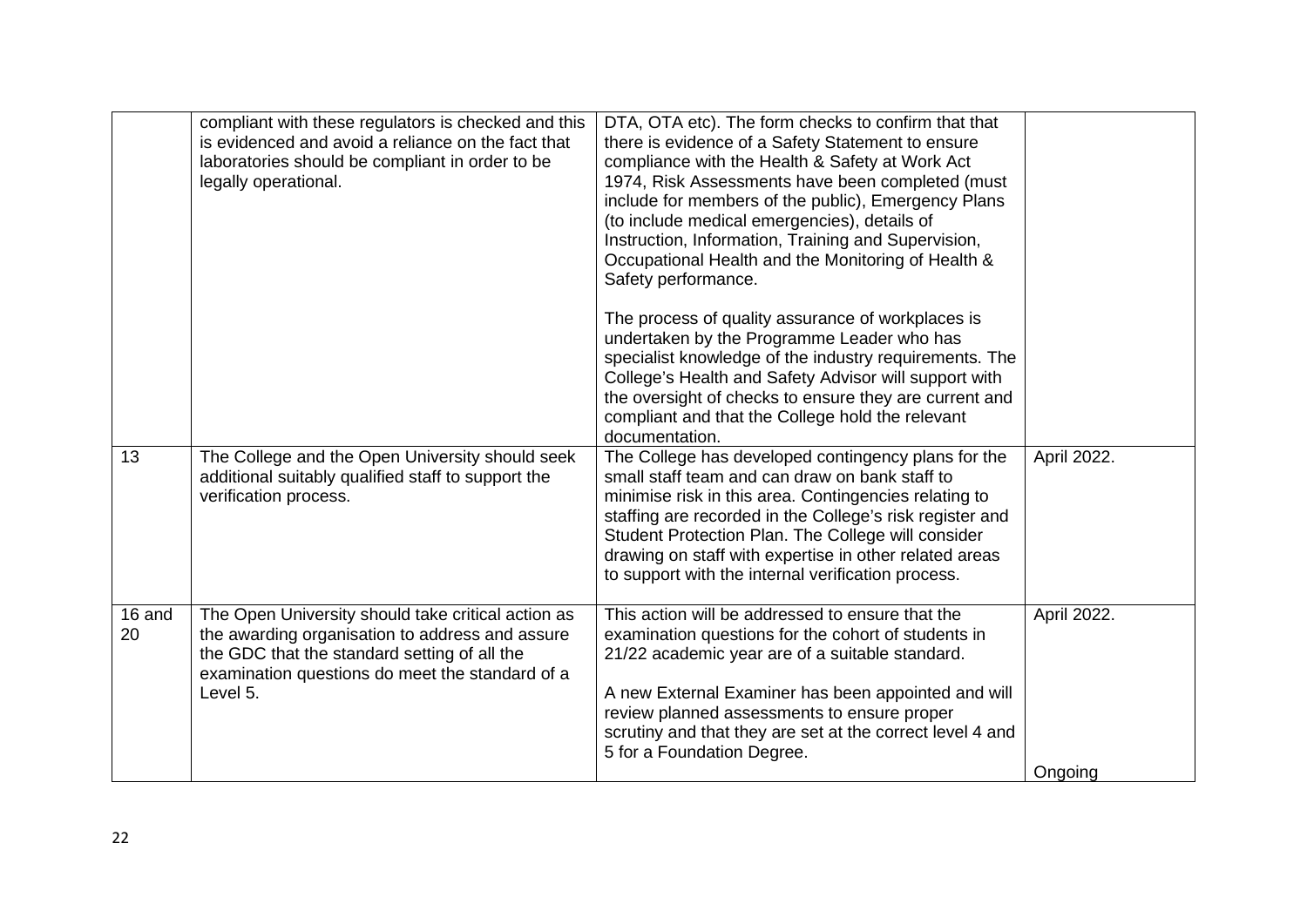|    |                                                                                                                                                                                | The College meet regularly with the Open University<br>to review their validated programmes. The standard<br>setting of the examination process will be included in<br>the actions for the College to address in institutional<br>and programme monitoring that is overseen by the<br>Open University. This includes review by a Senior<br>Quality and Partnerships Manager at the Open<br>University.                                                                                                                                                                                                                                                                                                                  |                                                                               |
|----|--------------------------------------------------------------------------------------------------------------------------------------------------------------------------------|-------------------------------------------------------------------------------------------------------------------------------------------------------------------------------------------------------------------------------------------------------------------------------------------------------------------------------------------------------------------------------------------------------------------------------------------------------------------------------------------------------------------------------------------------------------------------------------------------------------------------------------------------------------------------------------------------------------------------|-------------------------------------------------------------------------------|
| 19 | The College must ensure and be able to evidence<br>that all staff undertaking assessment work have<br>undertaken the relevant training and hold the<br>required qualification. | All staff undertaking assessment are either qualified or<br>presently undertaking teaching qualifications at level 5<br>or above. These are full professional qualifications for<br>teaching in the sector and are a requirement for<br>teaching staff at the College.<br>All HE staff participate in annual assessment training<br>and in-year CPD in areas relating to teaching, learning<br>and assessment. This is logged through the College's<br>e-CPD portal as evidence towards this standard.<br>The programme leader has a level 7 qualification in<br>Education and undergoes annual GDC assessment<br>training associated with their role with as a 'DCP<br>Registration Assessor' with the GDC since 2015. | One staff member<br>due to complete<br>CertEd in July<br>2022.<br>April 2022. |
| 21 | The College and Open University should devise a<br>standard setting process for summative<br>assessment.                                                                       | The College and Open University will work together to<br>ensure that the summative assessment setting<br>process is appropriate for the Foundation Degree.<br>This will be monitored throughout the forthcoming<br>academic year.                                                                                                                                                                                                                                                                                                                                                                                                                                                                                       | Ongoing.                                                                      |
|    |                                                                                                                                                                                | Furthermore, the course is presently under review for<br>revalidation. It is planned to move towards a more<br>assignment-based assessment strategy to use a Level                                                                                                                                                                                                                                                                                                                                                                                                                                                                                                                                                      | Revalidation:<br>February 2022                                                |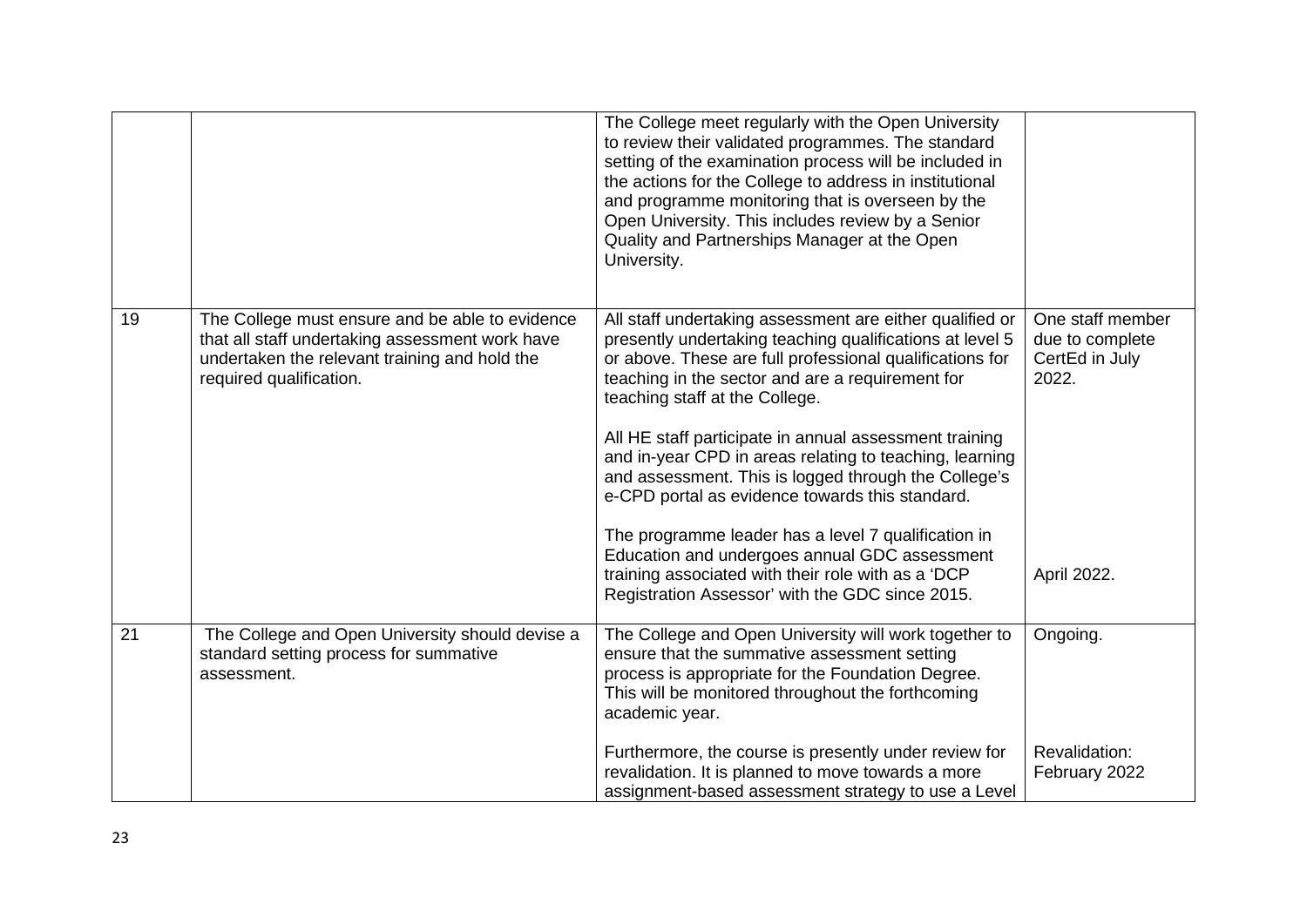|  | 4/5 Generic marking criteria with contextualised  | First teaching: |
|--|---------------------------------------------------|-----------------|
|  | assessment specific guidance (set for each score/ | September 2022  |
|  | grade that links to assessment brief).            |                 |

### **Observations from the provider on content of report**

- Requirement 3: The second paragraph raises concerns about a small staffing team and possible absence. It then recommends a Health and Safety policy to address this. We think this means a Health and Safety policy to address the risk that staff absence could pose to the safe and appropriate environment, rather than staffing in general which we can look to address through other contingencies (e.g. with HR).
- Requirement 6 & Requirement 8: We provided the panel with the new *HE Fitness to Practise Policy* in the resubmission of evidence in April 2021. Requirement 8 in the report states there is no policy that outlines committee membership or specific issues that might be raised, however, these are included in the new policy that was submitted to the panel. We can still look to develop a GDC specific policy and undertake actions around assessing this as outlined in the report.
- Requirement 6: This section refers to self-directed learning, which we think may be a misunderstanding of our 'flipped learning' approach. Flipped learning enables students to acquire knowledge before the class and leaves time within the class to practice, discuss or apply concepts, which encourages deeper learning and engagement with a topic. The Scheme of Work for the programme indicates where each topic is covered by a lecture or seminar (that includes discussion and active student engagement) and links to additional flipped learning activities. We have still included responses to improve identifiable student progress in this area, in particular, through the revalidation of the programme.
- Requirement 6: The report states that the module that covers professionalism is only introduced in year three. However, Professionalism and the Role of the GDC and associated policy requirements are taught and assessed in year one as part of the module: DT1402 Introduction to Dental Technology. This is evidenced in the Module Specification and Scheme of Work. The College ensures that GDC updates, guidance and professional requirements such as the Duty of Candour are also included as Agenda items in student meetings.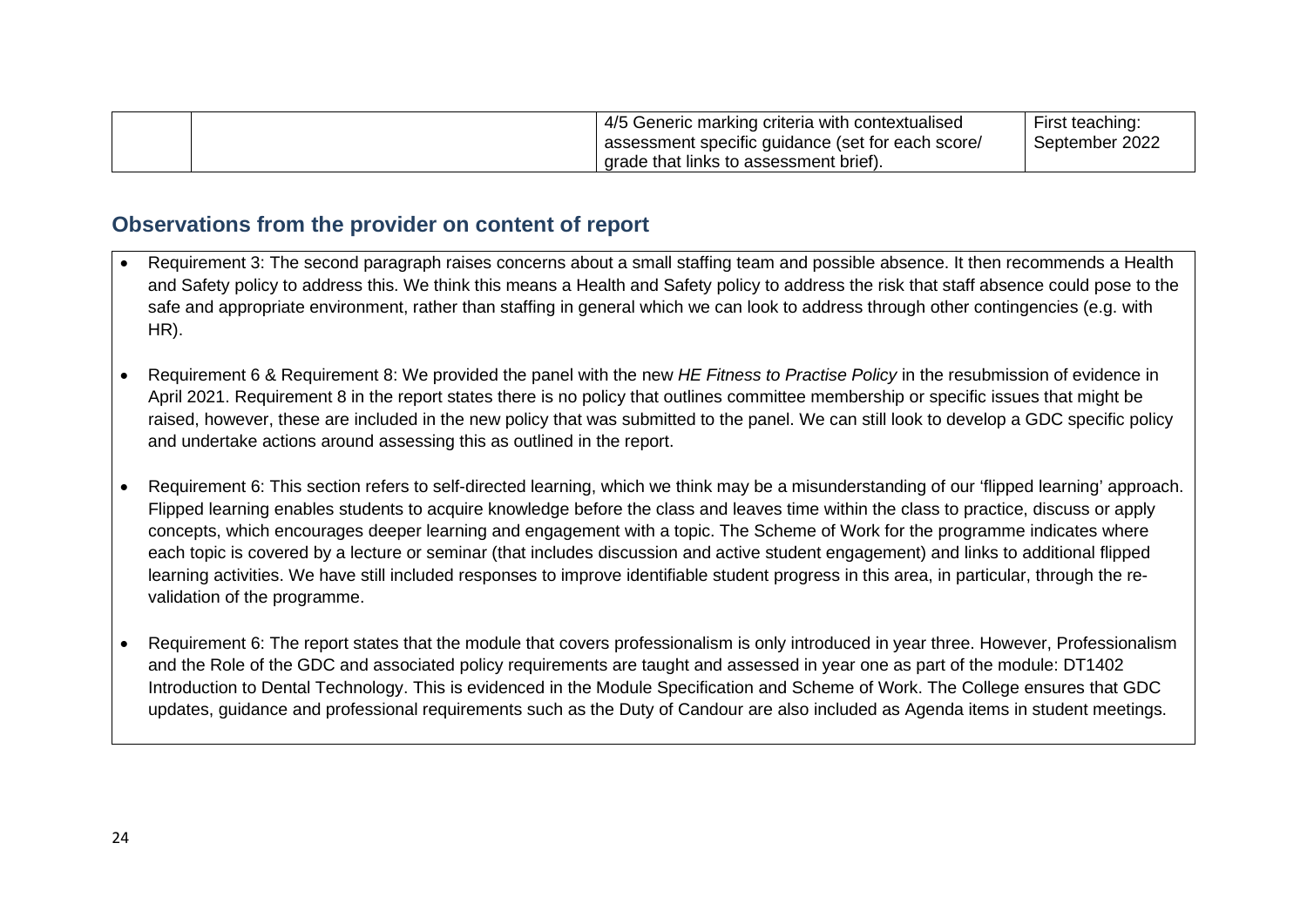- Requirement 6: The report states that there were specific lessons on the duty of candour but it was unclear where it was taught within the programme. This seems to be a contradictory point. Duty of candour is taught in module DT1402 session 2, and in module DT3506 sessions 17 and 18 (as indicated in the Scheme of Work). The report confirms that students are aware of the duty of candour (p.9).
- Requirement 11: The statement regarding the External Examiner's report implies that collusion has taken place and calls into question the professional standing and independence of the External Examiner in place at the time of the inspection. We do not support the statement and do not consider it to be supported by evidence supplied during the inspection.

The External Examiner the statement is referring to holds recognised professional roles in the field of dental technology and has been employed by the General Dental Council and active in a range of roles.

There is evidence of independent review of the FD Dental Technology in the documented assessment review that is detailed in External Examiner written reports, annual on-site visits to review student work to confirm 'Safe beginner' level and the Exam Board statements. Independent scrutiny is confirmed by the External Examiner Report for 2020-21 having identified 6 areas requiring actions and the 2019- 20 Report having identified 7 areas requiring actions. The EE report for 2018-19 contained 5 action points.

• Requirement 11: The report states '*However, some of the assessment questions appear sourced from a question bank previously designed for a Level 3 Course with no evidence of their being elevated to meet the standards of a Level 5 Foundation Degree'*. There is not a bank of level 3 questions as this is not the assessment methodology used by registerable Level 3 BTEC courses, which use assignments not time constrained examinations. The Dental Team have not taught the Level 3 BTEC programme since 2003. Since then, the College has developed a Foundation Degree as a consortium with DeMonfort University and as a franchised course in partnership with Manchester Metropolitan University. Any questions used in assessment will have been informed by those used in partnership with Manchester Metropolitan University where they were set at Levels 4 and 5.

Evidence can be seen from External Examiner assessment review documents that confirm in detail the suitability of all assessments before they are used. Internal Verification of Assignment Briefs documents have a section for suggested amendments from the External Examiner, as an example the Level 4 DT1401 Dental Anatomy & Physiology Summative Final Exam covering ILO 234, IV Document contains 6 proposed actions from the EE and records how the centre has implemented these in the following section of the document.

• Requirement 16 & Requirement 20: the following statement is made '*The Open University should take critical action as the awarding organisation to address and assure the GDC that the standard setting of all the examination questions do meet the standard of a Level 5*.'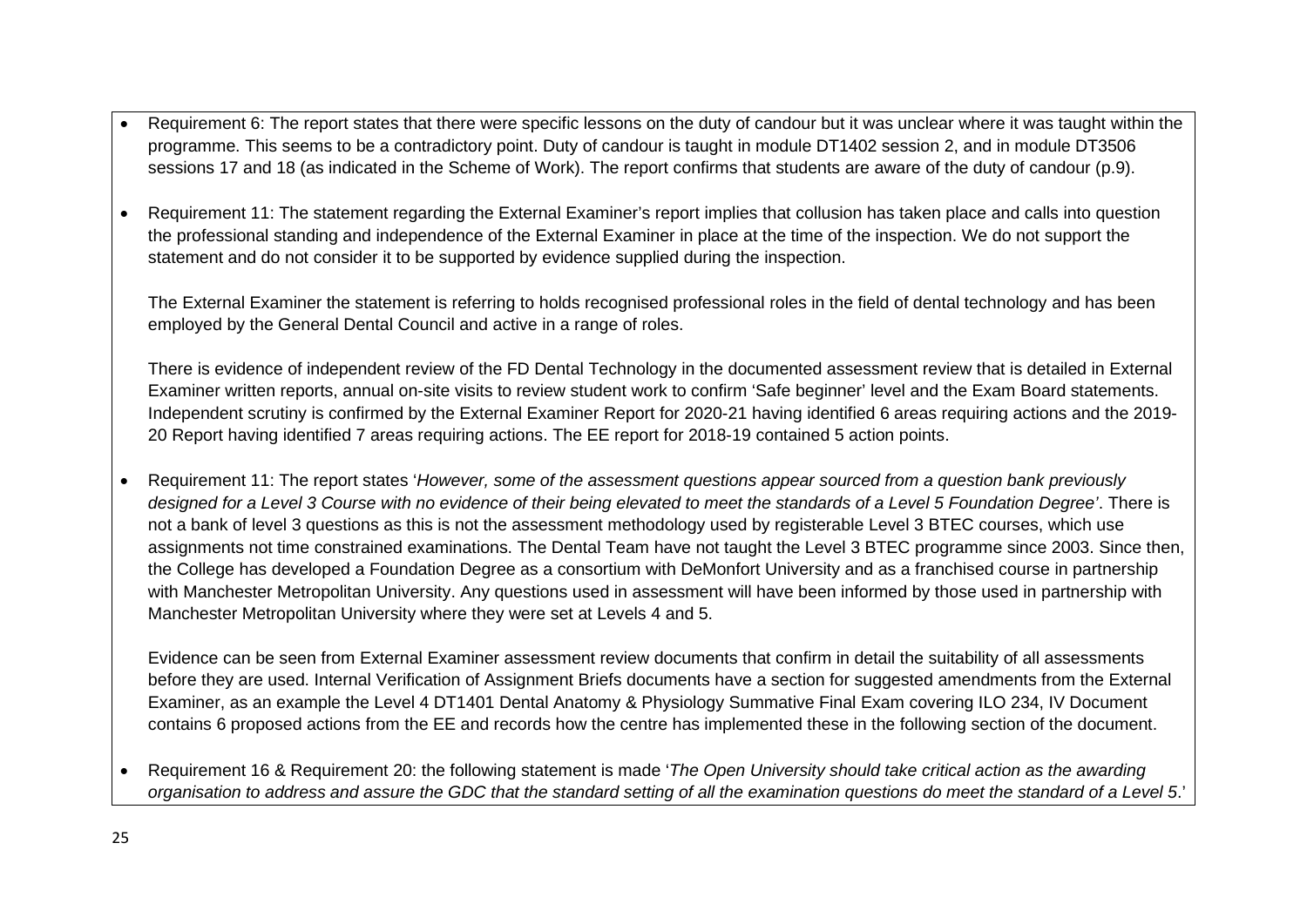Requirements for Foundation degrees are set at Levels 4 and 5 as such it would not be appropriate for the FD Dental Technology to have all assessments at level 5 only, some assessments will meet Level 4 standard for the relevant stage of the course.

• Requirement 20: In relation to the Annual Monitoring Report 2018, the section states that actions from the External Examiner report have been discussed but the panel was 'unable to identify a formal record of these actions and the outcomes. This is because actions and outcomes will have been recorded in the following year's AMR.

## **Recommendations to the GDC**

| <b>Education associates' recommendation</b> | Qualification is be approved holders to apply for registration as a Dental Technician with the<br>General Dental Council.    |
|---------------------------------------------|------------------------------------------------------------------------------------------------------------------------------|
| Date of reinspection                        | The inspection process will now be taken with the awarding organisation, Open University<br>and will commence in April 2022. |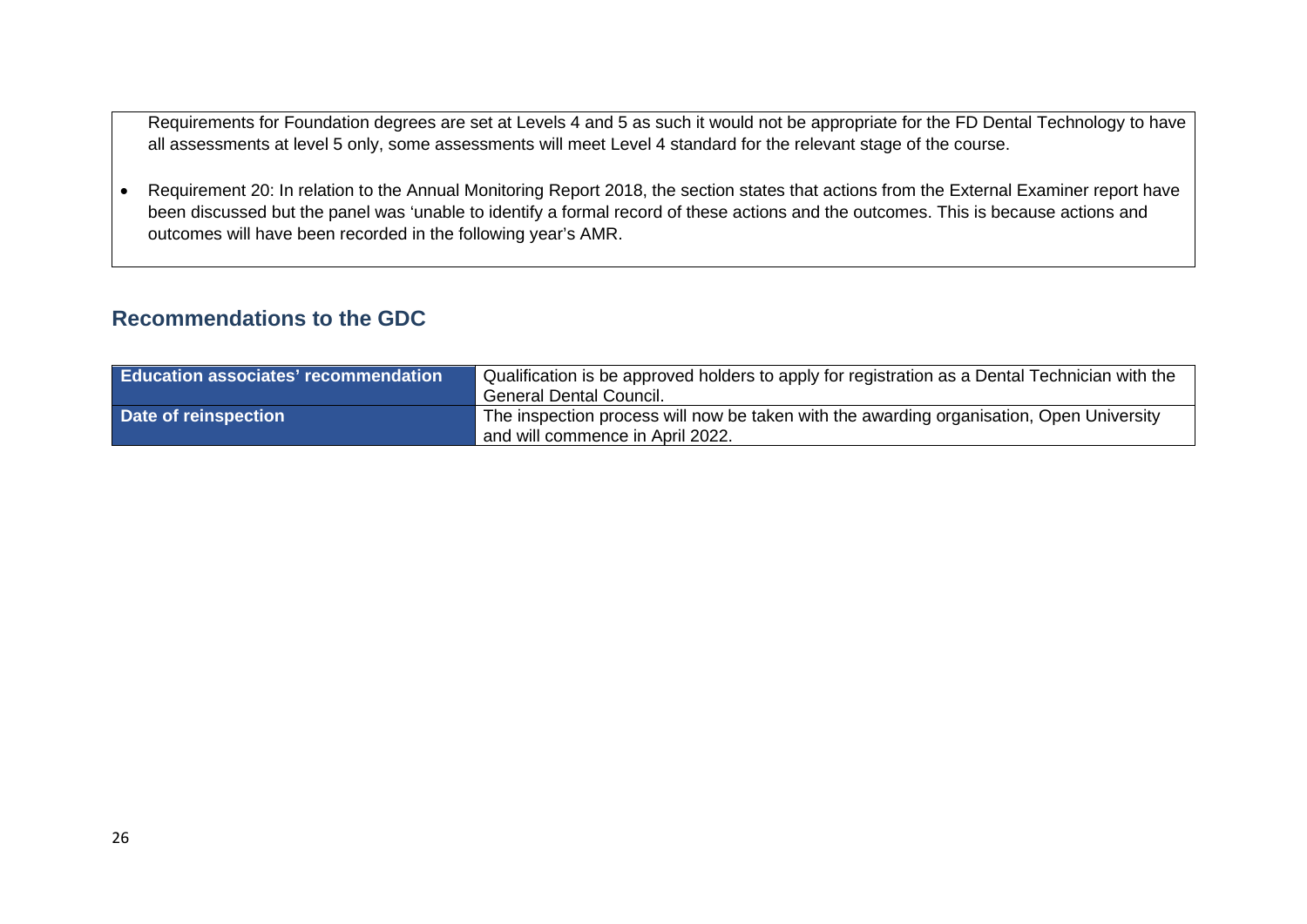# **Annex 1**

#### **Inspection purpose and process**

1. As part of its duty to protect patients and promote high standards within the professions it regulates, the General Dental Council (GDC) quality assures the education and training of student dentists and dental care professionals (DCPs) at institutions whose qualifications enable the holder to apply for registration with the GDC. It also quality assures new qualifications where it is intended that the qualification will lead to registration. The aim of this quality assurance activity is to ensure that institutions produce a new registrant who has demonstrated, on graduation, that they have met the learning outcomes required for registration with the GDC. This ensures that students who obtain a qualification leading to registration are fit to practise at the level of a safe beginner.

2. Inspections are a key element of the GDC's quality assurance activity. They enable a recommendation to be made to the Council of the GDC regarding the 'sufficiency' of the programme for registration as a dentist and 'approval' of the programme for registration as a dental care professional. The GDC's powers are derived under Part II, Section 9 of the Dentists Act 1984 (as amended).

3. The GDC document 'Standards for Education' 2nd edition1 is the framework used to evaluate qualifications. There are 21 Requirements in three distinct Standards, against which each qualification is assessed.

4. The education provider is requested to undertake a self-evaluation of the programme against the individual Requirements under the Standards for Education. This involves stating whether each Requirement is 'met', 'partly met' or 'not met' and to provide evidence in support of their evaluation. The inspection panel examines this evidence, may request further documentary evidence and gathers further evidence from discussions with staff and students. The panel will reach a decision on each Requirement, using the following descriptors:

A Requirement is met if:

"There is sufficient appropriate evidence derived from the inspection process. This evidence provides the inspectors with broad confidence that the provider demonstrates the Requirement. Information gathered through meetings with staff and students is supportive of documentary evidence and the evidence is robust, consistent and not contradictory. There may be minor deficiencies in the evidence supplied but these are likely to be inconsequential."

#### A Requirement is partly met if:

"Evidence derived from the inspection process is either incomplete or lacks detail and, as such, fails to convince the inspection panel that the provider fully demonstrates the Requirement. Information gathered through meetings with staff and students may not fully support the evidence submitted or there may be contradictory information in the evidence provided. There is, however, some evidence of compliance and it is likely that either (a) the appropriate evidence can be supplied in a short time frame, or, (b) any deficiencies identified can be addressed and evidenced in the annual monitoring process."

A Requirement is not met if: